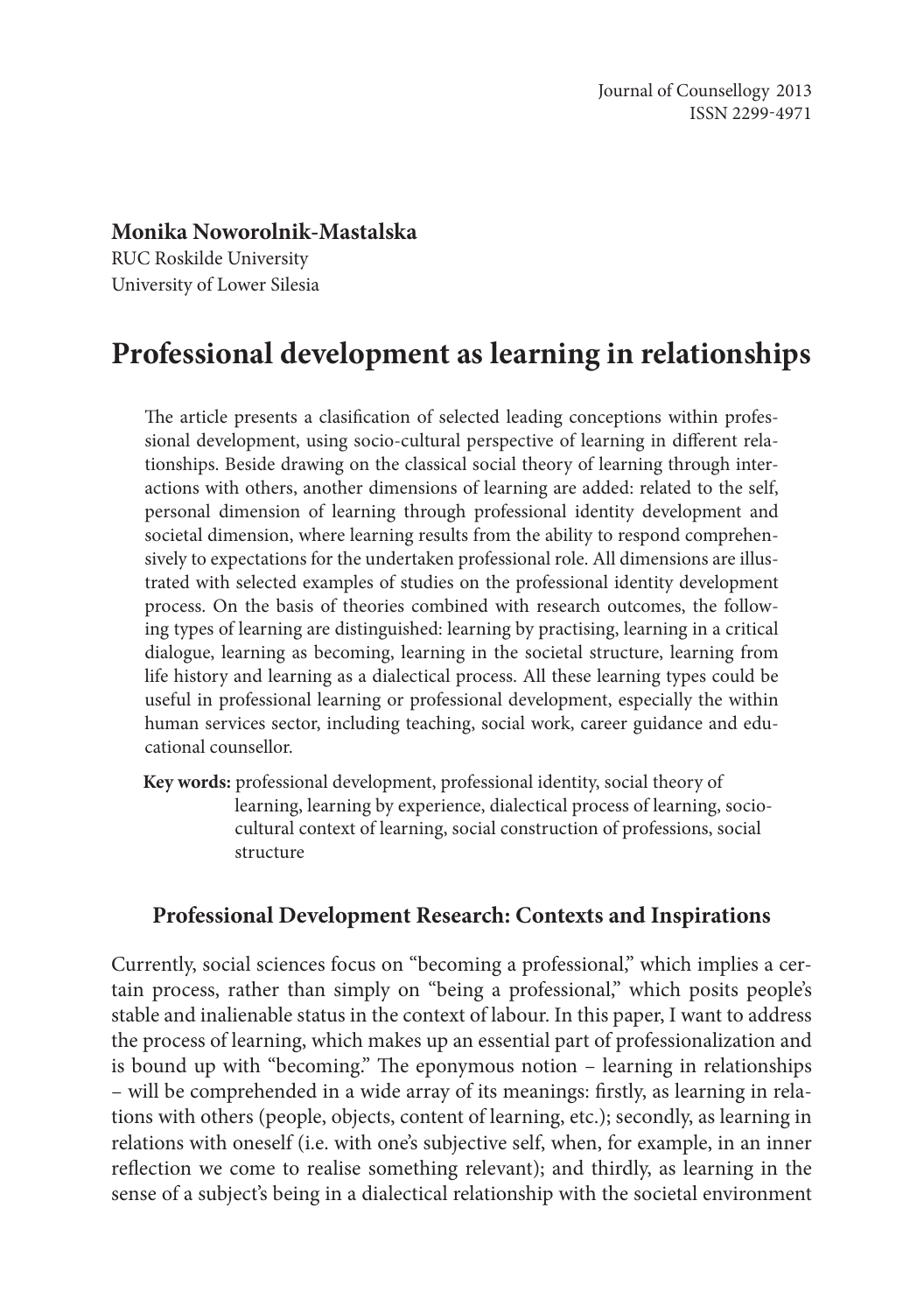(context), its structure, etc. Before elaborating on this notion, I want to reflect on the purposes of studying how professionals learn their trade. Why we should study such learning processes cannot be easily answered in one sentence, and there are several reasons for that.

First of all, given the on-going changes affecting both the labour market and particular jobs and workplaces, people are compelled to update their professional knowledge and skills constantly. Along with developments in technology, new oc‑ cupations and professions keep emerging, while the traditional ones keep transforming. Therefore, we are witnessing a new phenomenon of "adults' continual involvement with education," an attitude which seems to prevail in our society today. Caused by the market's demand for ever better professional qualifications, it involves repeated re-engagement with or persistent, lifelong participation in the educational process: seeking new, attractive study majors, training schemes and/or various courses. It is, however, debatable if adults' enhanced participation in education entails in fact their enhanced learning. An equally controversial issue is the quality of the educational offer, as well as its actual contribution to the learners' personal development. As this falls beyond the scope of this paper, I will only conclude that, unfortunately, the increased access to education often goes hand in hand with its decreased quality and limited opportunities of monitoring its substance and operations. As education has become ubiquitously common and largely private, it is virtually impossible to keep track of the workings of the educational market. Consequently, instead of improving the quality of life of education participants, many educational practices in fact prove adverse to it.

Another reason why we should explore these issues (i.e. professional learning and development) is the discourse on the "essence" of professionalism, which actually dates back to modernism. As its impact does not seem to decline, the discourse contributes to generating, among others, expert-systems that assist us in our daily lives (Giddens, 2001) and increasingly mediate our once more spontaneous interpersonal relationships.

The development and standardisation of professions was indeed instrumental to the modernisation of society, yet the post-modernist critique of culture and technology, combined with the politically-flavoured bottom-up social movements, has since undermined the traditional, scientistic approaches to professions and occupations. Similarly, the frameworks in which to investigate learning within profession/ occupation have changed, departing from the once dominant theory of human capital, which ignored the role of the subject and life experiences in learning. Currently, in critical accounts, most professions can be examined as "politically" informed since they possess a certain "social monopoly" on expert knowledge and competencies. As such, they regulate access and determine the distribution of these competencies and knowledge across society, which spurs criticism today. The distribution, namely, is legitimated and mediated by the polarisation into low- or high-income vocations, depending on the certification of qualifications.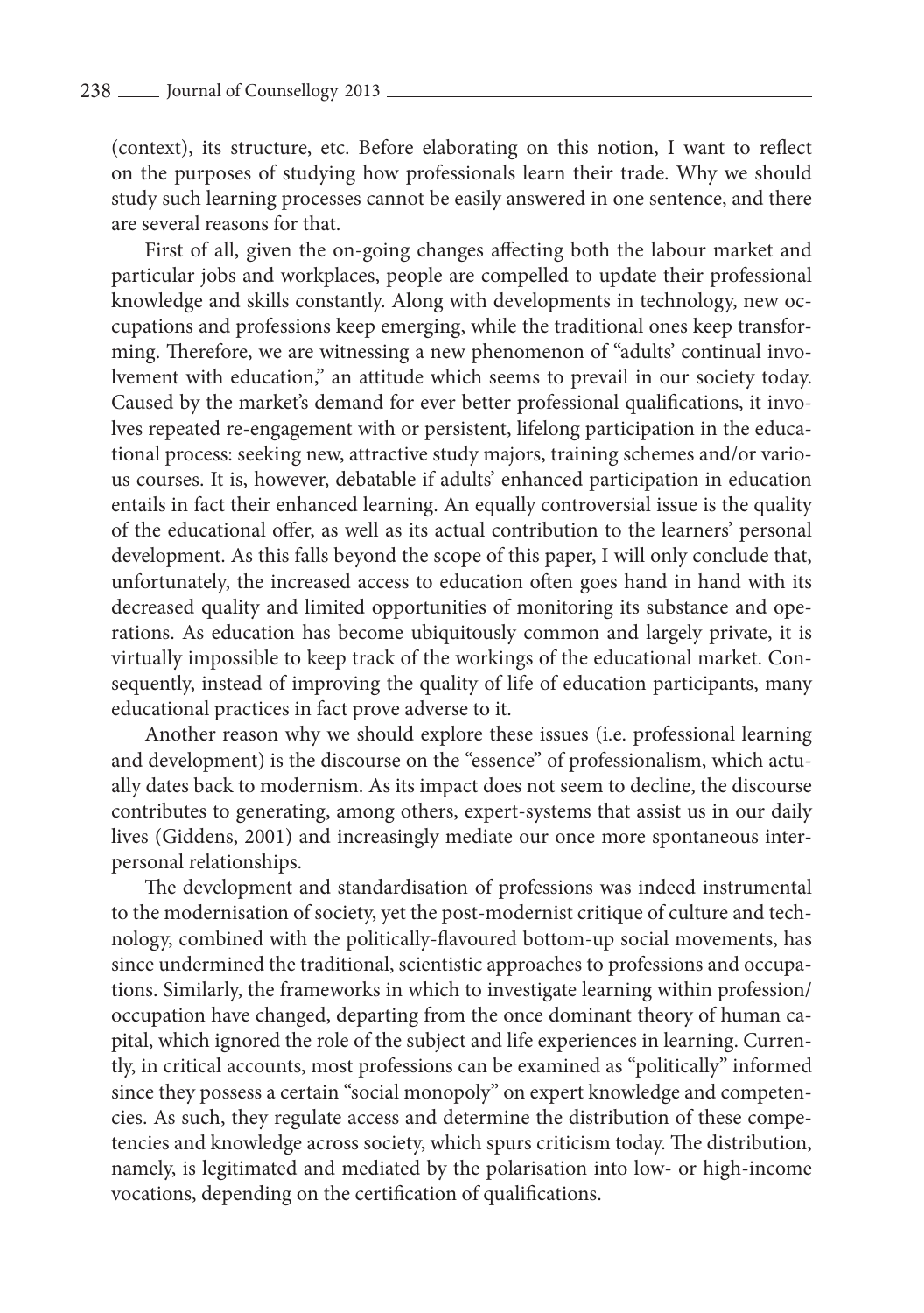The criticism targeted at the ontological underpinnings of establishment and differentiation of professions, as well as at the continuing professionalization process within some of them (e.g. in the social, so-called human services, including counselling and guidance services), does not materially affect the situation: some professions still offer ready-made scenarios for people who engage with them and, thereby, sustain a certain *status quo*. Hence the issues of professionalization, acquisition of professional status and its social role continue to be an important object of scientific inquiry. They are dealt with, in particular, within frameworks that side by side with individuals' objective resources focus also on adult learners' social capital.

The reasons indicated above are, of course, only a sample of motivations behind research on professional learning. Multiple scholars have their own particular agendas, which contributes to the on-going popularity of the subject. In this article, my aim is to provide an account of approaches to learning processes observablee within selected professionalization and professional development studies. I will focus on two out of a wide array of research models: the holistic approach in professionalization research proposed by Henning Salling Olesen and Kirsten Weber from Roskilde University and a more pragmatic approach focused on practical dimensions in professional development of teachers and educational counsellors, developed by Gaby Jacobs and Kary Vloet from the Netherlands' Fontys University.<sup>1</sup> I will explore the Dutch research as learning by doing (practice), learning in critical dialogue and learning as becoming. In the Danish researchers' studies, I will discuss learning in the context of societal macro-structures, learning from life history and learning in a dialectic process. I believe that all kinds of learning analysed below can shed light on professional learning within the human services sector, including a variety of counselling services.

### **Learning by Practising**

Professional development includes, crucially, professional knowledge, skills, attitudes and competencies. These are not understood in normative terms as universally valid, because what kind of knowledge (in the sense of both substance and quality) will be required ultimately depends on the social context in which one performs one's profession. This holds true also for the expected competencies, including the strictly professional and clearly defined ones as well as those bound up with tacit knowledge, unrecognised and difficult to define. It is through everyday practice that professional development proceeds. This essentially involves the dimensions of knowledge, skills and competencies which tend to be overlooked in

The programme was described by the Dutch researchers during the "Horyzonty pomagania" ("Horizons of Helping") Counsellogical Seminar Cycle at the Faculty of Education, University of Lower Silesia in Wrocław and the "W kręgu poradnictwa kariery" ("Around Career Counselling") at the University of Lower Silesia's Klodzko Campus.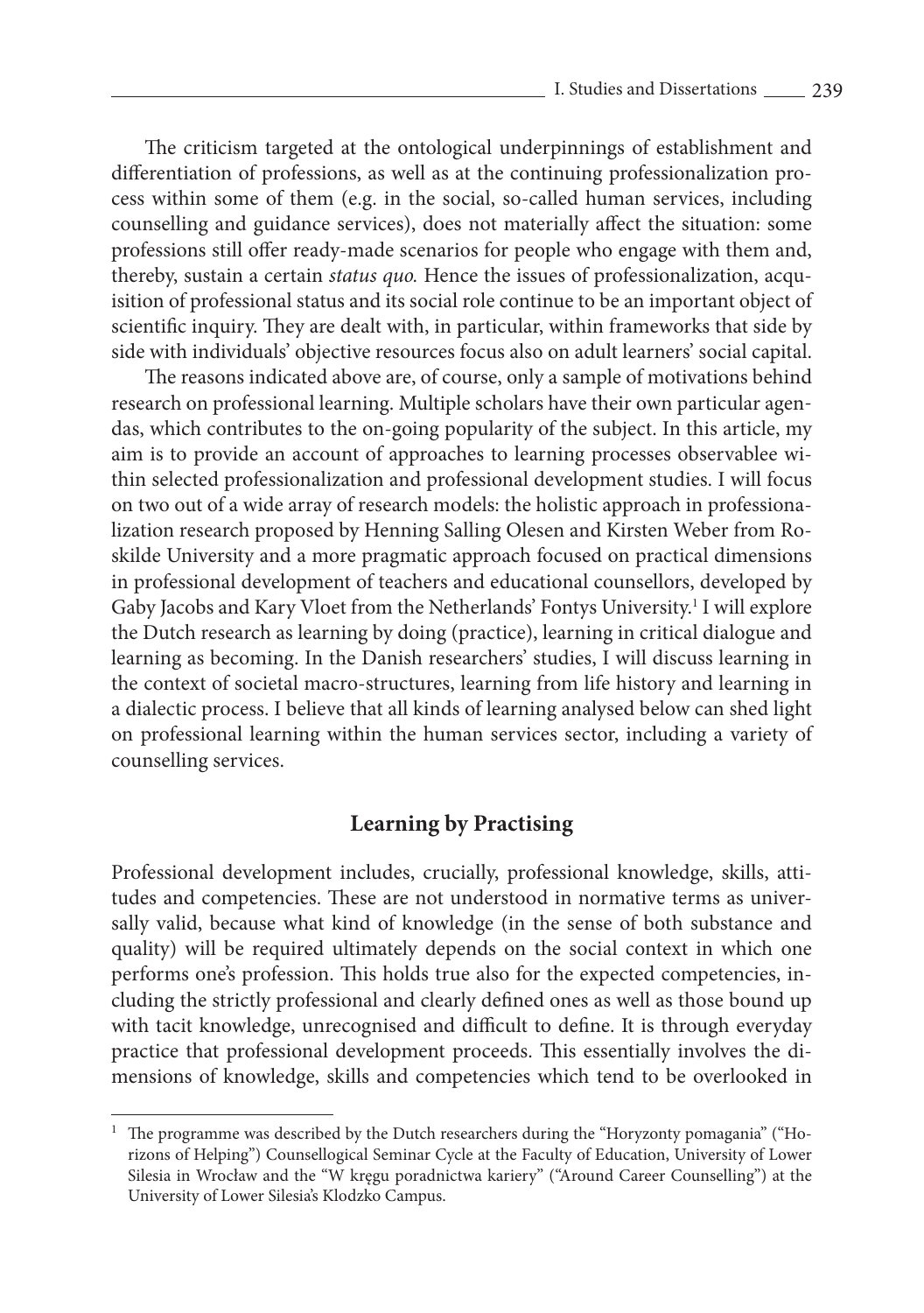traditional analyses of professionalism even though they are prerequisites of professional performance. One reason why these dimensions are treated as irrelevant to professional development is that they often remain unrecognised in everyday professional practice and, hence, are difficult to capture in research.

Nevertheless, some researchers attempt to indicate the relevance of these "non--standard" competencies and to explore them. One of such reserachers is Gaby Jacobs of Fontys University, who applying the action research model (Jacobs, 2012) sought to initiate a process of moral development in professional educational counselling practitioners. In her approach, she drew on three concepts of professional development based on everyday practice. One of them was the craftsmanship concept proposed by Richard Sennett (Sennett, 2008), which posits that people turn professionals mainly through their knowledge which is derived from experience and acquired by repetition of certain activities at workplace. This knowledge tends to remain unrecognised, that is, we know what we should do even though we can neither explicate our actions nor identify the genealogy of "personal knowledge." We acquire it in the process of converting personal experience into tacit knowledge, which becomes our "reservoir for action." R. Sennett (2008) emphasises that to build this knowledge and develop professional skills, we must be embedded in practice. Hence the textbook-derived theoretical knowledge as such does not suffice for professional development; rather, permanent learning of the professional role is predicated upon difficulties and opportunities recognised in everyday practising.

Sennet underscores (2008, p. 289) that the maker/producer must remain in a relationship with his/her work/product in order to improve and perfect his/her skills in constant practice. Debatable as this insistence may be in case of a relationship with another person rather than with an object, Sennet's observation urges us to develop sensibility and reflectivity in the professionalization process. Professional development unfolds in a series of questions about one's own practice, responses to which point out the direction in which to head in the quest for craftsmanship and professional perfection. According to Jacobs, the three fundamental preconditions of craftsmanship include:

- localisation, that is activation of awareness by a problem situation; mindfulness, focusing on the problem and temporary suspension of action,
- ӹ interrogation, that is reflection on the situation and professional actions, questioning of one's own approaches and conduct, especially when things fail to work the way they should,
- ▶ openness, that is looking for new ways of doing things based on intuitive choices, grasping opportunities, readiness to venture into the unknown.

These assumptions underlie one model of professional learning by practising, which focuses in particular of the "latent dimensions" of the process.

Jacobs builds also on the notion of the so-called tact of teaching developed by Max van Manen (1991), which is another interesting concept concerning the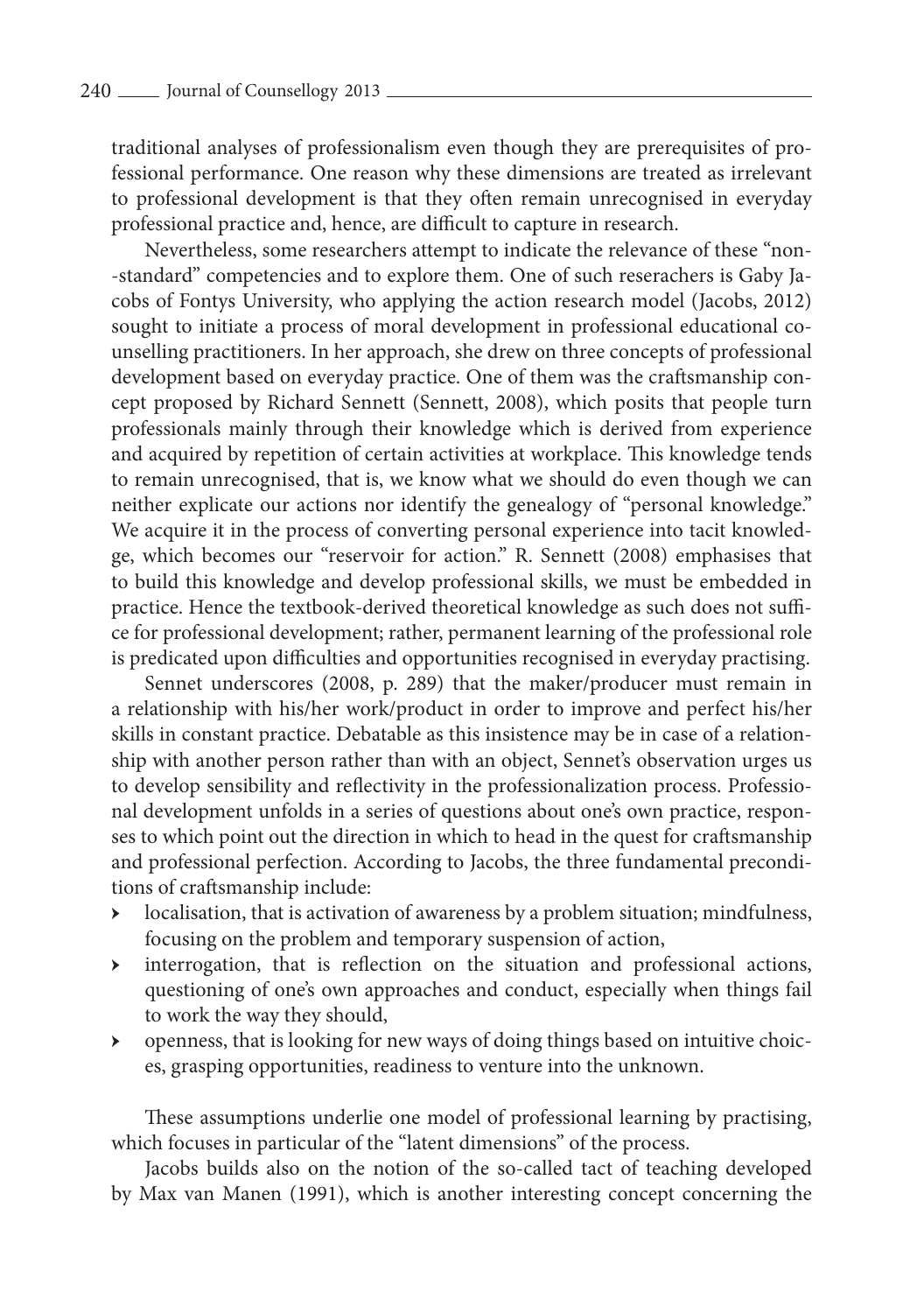development of non-standard competencies in professional practice. In his *The Tact of Teaching: Meaning of Pedagogical Thoughtfulness*, Van Manen calls for "practi‑ cal pedagogy," which takes as its starting point an assumption that relations among people form the basis of educational practice. These relations should be direct and largely based on intuitive knowledge. Tact, namely, is the matter of intuition rather than of conscious knowledge. Although it is significantly linked to unconscious knowledge, the pedagogical tact can be learnt. Developing it involves first of all perfecting the skill of "pedagogical sensibility" (noticing the educational potential of a situation) and, subsequently, the skill of understanding the situation observed and its meaning so as to ultimately make sense of it and achieve the desired outcomes. Van Manen (1991) claims that for an educational action to comply with the logic of the tact of teaching, four complex competencies are necessary:

- 1. Thoughtfulness, i.e. conscious attentiveness to a given situation,
- 2. Interpretive insight into thoughts, emotions, and desires, formed on the basis of gestures, postures, facial expressions and body talk (non-verbal communication),
- 3. Sensitivity to norms and limitations, which helps demarcate the possibilities of acting in a given situation,
- 4. Moral intuition, i.e. the sense of what is a right thing to do in given circumstances.

These non-measurable competencies are unfortunately bound up with all the risks inherent in subjective assessment, i.e. only a limited and relative possibility of identifying the quality of professional performance. Uncritical reliance on intuition and sensitivity of tacit professional knowledge do not always contribute to responding adequately to complex or unclear situations. Because (professional) knowledge is to be founded upon personal experience, values, desires and goals, they may at a certain moment produce so-called "defensive routines" (Argyris, Schon, 1974). Used as a protection against changes, they may effectively hamper not only professional action but also learning as such. However, despite some "risks" that it carries, the concept of "the tact of teaching" is more or less consciously utilised in professional practice and in the training of social services professionals.

Research on professional development draws also on Gert Biesta's concept (Biesta, 2005), in which so-called "practical wisdom" is acquired in the context of professional development (of teachers/educators in this case). Similarly to earlier theories, it highlights the relational nature of the process. Biesta views education as a type of a social moral practice, because it always involves exerting influence upon others. For a learner, an educational relation is an aim in and by itself, being at the same time a means toward a higher end. In other words, education comprises both dimensions of the classical concept of development, i.e. *technē* and *praxis*. Consequently, it involves both the ability to engage in action based on instrumental knowledge (*technē*) and, more importantly, to utilise practical knowledge in executing action (*praxis*). While the former means application of certain fixed rules and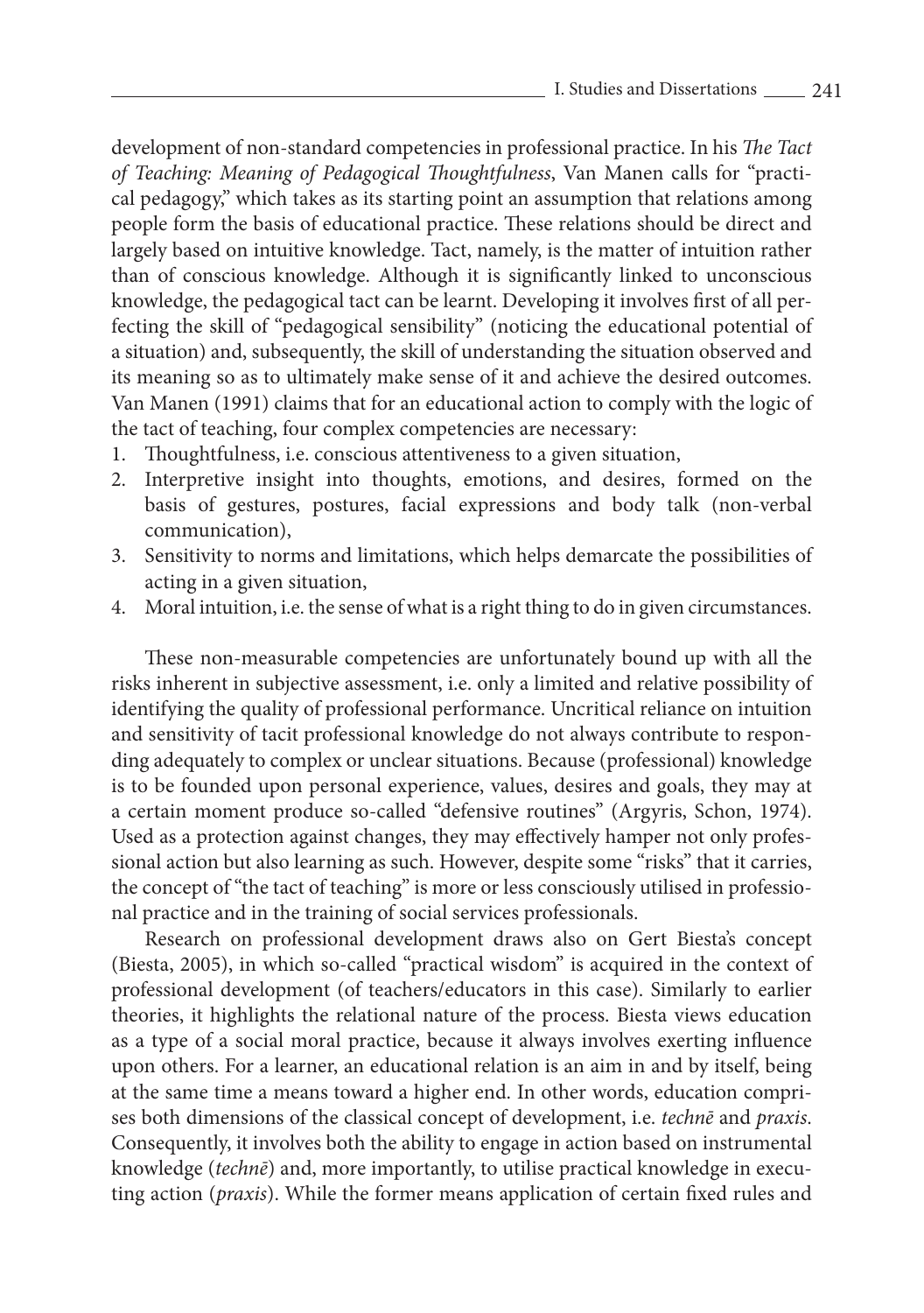a simple ability to do something, the latter means applying skills in an appropriate, effective way. By G. Biesta (2005), practical knowledge is identified with Aristotelian *phronesis*, that is, in philosophical terms, it is a form of knowledge (cognition) identical with understanding of what is good in the autotelic terms. In this sense, *phronesis* is knowledge embedded in the practice of individual moral life as distinct from the purely theoretical knowledge. Therein G. Biesta is similar to Reginald Re‑ vans, who believes that all craftsmanship initially involves learning through routine execution (repetition) of activities over long intervals. He calls it *learning by doing*, which resembles action learning. The next step consists in analysing outcomes arrived at. This provides a source of knowledge, which consequently leads to the improvement of our skills and quality of our future performance (Revans, 1980; 1982; 1998).

All our actions should be informed by moral sensibility, profoundly questioning the nature, intention and kind of reactions that our activity suggests to us. This cannot be accomplished without critical reflection on our own professional performance, which is nevertheless difficult to engage in, especially if a particular ac‑ tion pertains to latent knowledge and makes up its part. These are so-called "blind spots," apparently impossible to discern from one's personal point of view and perspective. Hence, development as bound up with professional practice and learning is made possible by reflection triggered in meetings with other people. Mentioned above, G. Jacobs's research (2010) shows that to recognise latent areas of knowledge and skills, we must study - and verify in critical dialogue with members of our (vocational) community of practice – both our intuition and moral sensibility as well as their impact on our professional life.

Although the three concepts of learning by practising presented in the foregoing – R. Sennets' craftsmanship, G. Biesta's practical wisdom, and M. van Manen's tact of teaching – are underpinned by different learning tenets, they share a number of common features. One of them is that they refer to professional training of spe‑ cialists employed in the social services sector, such as teachers, social workers, educators and counsellors. Moreover, they all discuss learning of new skills in relation to one's own professional practice.

#### **Learning in Critical Dialogue**

Paulo Freire's concept of learning in critical dialogue (Freire, 1970; 1997) is a model example of learning in relationships with others. The Dutch scholar G. Jacobs believes that Freire's concept is particularly poignant for the training of future counsellors. Through dialogue, which P. Freire considers both the foundation of knowledge construction and a method of teaching, learning becomes a social in‑ teraction involving human cooperation based on mutual responsibility. It is in this collaboration that new knowledge is produced. Emerging from the sharing and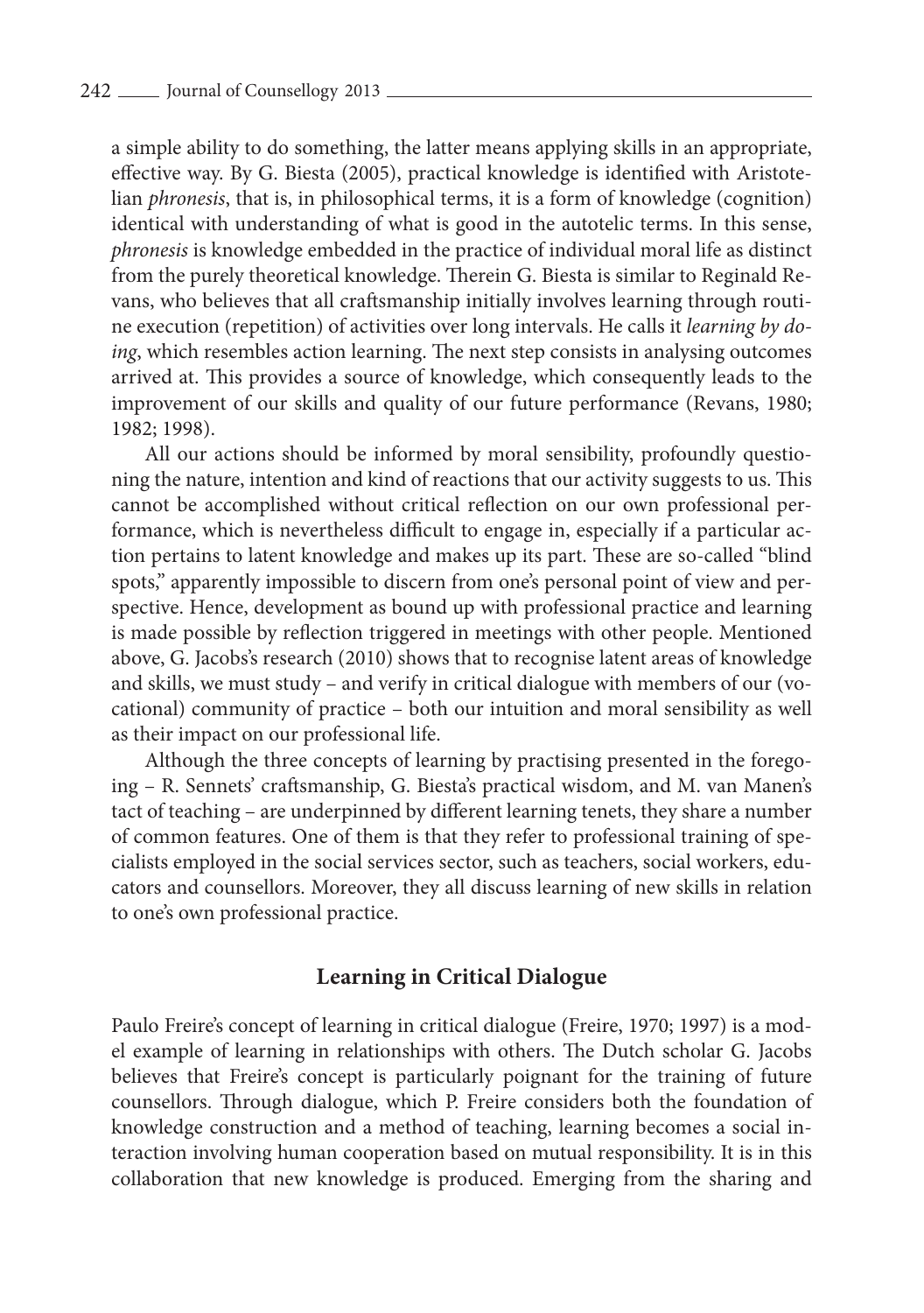simultaneous interpenetration of the forms of knowledge its participants individually possess (Lucio-Villegas, 2009). Characterised by openness and sensitivity to others, dialogue facilitates the emergence of new and shared meanings as well as creation of knowledge, self-reflection and learning. Such a relationship may have its pitfalls, however, since it may unfold in the context of conflict and imbalance of power between the teacher and the learner (Bohm, 1996). Hence, crucial narrative (or dialogical) activities, which importantly reduce power disparity and influence their participants' learning, include listening, suspension of judgment, asking open questions, searching for meanings in others' utterances, granting others free space (not interrupting), sharing experiences, feelings, and thoughts, explaining one's own point of view and values, supporting others' explanations and analysing before seeking solutions. What is more, all participants in a dialogue should identify the problem and jointly develop the questions aimed to critically interrogate notions and to generate important life themes (Freire, 1970). Assessment of the quality of the dialogue is also important (Burbules, 1993). The discussion should not pass over the issues of power relations, inclusion and marginalisation of other voices. In this way, dialogue may contribute to the development of professional identity and, in case of human services professions, it may also provide methodological knowledge useful in actual interventions.

Kary Vloet's account of a course for students at Fontys University exemplifies how critical dialogue can be applied as a teaching method in an institutional setting. One of the preparatory M.A. courses for a group of practitioners (teachers and educational counsellors) involved a participatory action research module: 'Research Programme of the Lectorate: Professional Values in Critical Dialogue'. Stimulating the participants' professional identity through reflective participation in critical dialogue, the classroom discussions focused particularly on moral development, and specifically on learning key professional values. The research was based on a theoretical model which envisaged professional performance as comprised of three dimensions: professional values and personal engagement, professional knowledge and understanding of professional situations, and professional skills and capabilities. It is commonly known that all of them are interconnected and interact reciprocally. This complex interplay produces professional development, in which moral development is one of the supreme goals.

The coursework reaffirmed that the dialogical learning process in practitioners commenced already in classroom, when professional performance was observed and discussed. The learning process, however, was ambiguous and context-dependent, integrating professional knowing and action. Such learning can involve multilayered reflection, concerning individual, professional (vocational), organisational and social planes, as well as analysis that supports practitioners in their attempts at coping with changes both within their profession and outside it (Jacobs, 2010). The research carried out at Fontys University demonstrated that, in the research sample, important dimensions of professional development included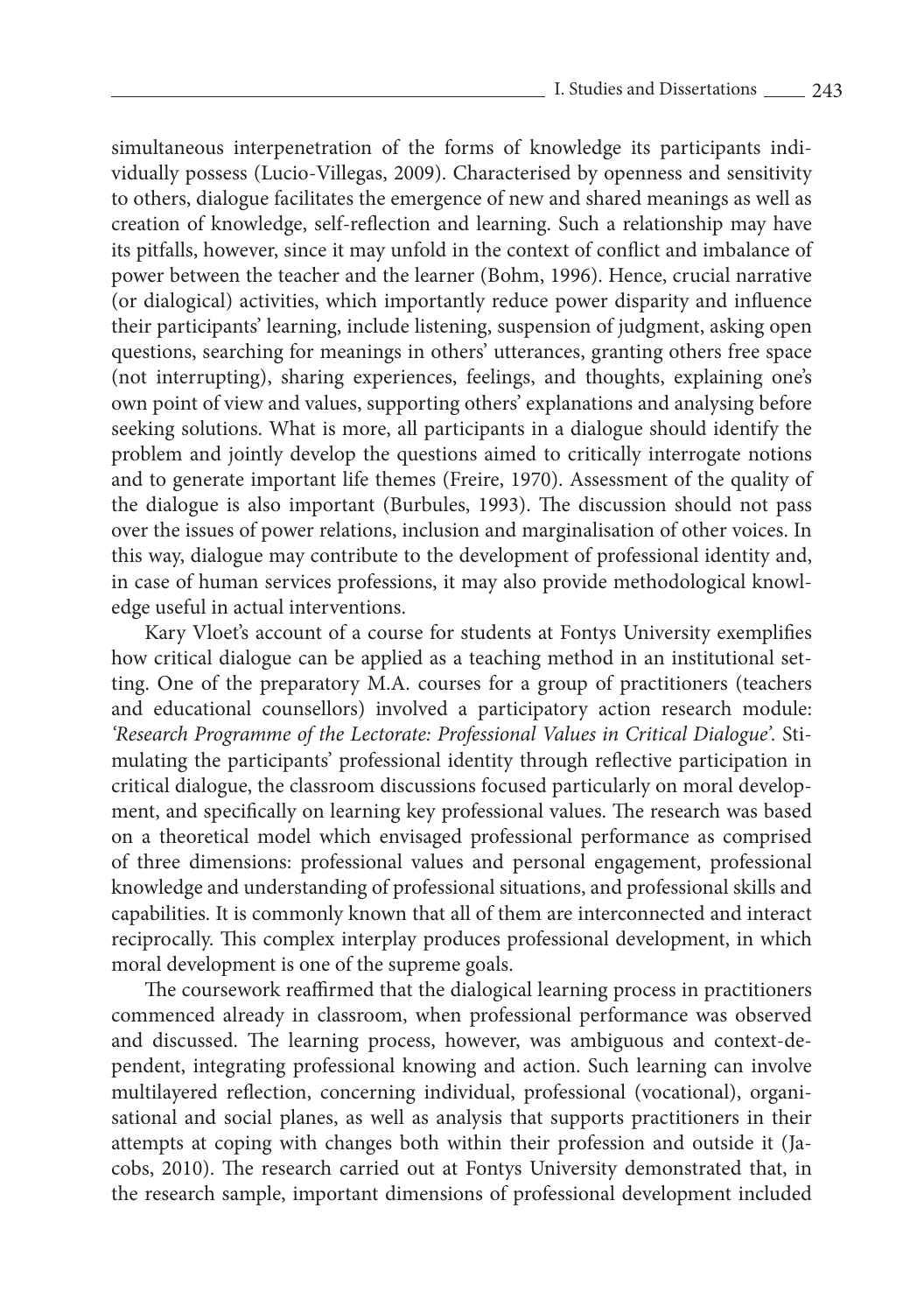sensible self-confidence rooted in professional knowledge and examination of one-'s own practice, investigative reflexive attitude typified by a certain uncertainty in action, and communicative (relational) skills expressed in openness to others. The development within these three dimensions proceeded through reflective learning during student group meetings, in discussions on their own professional practice the students engaged in outside the university and/or in refection triggered by the literature or other content, people or events relevant to the learners.

Studying learning in dialogue one may conclude that it offers opportunities of interaction and acquisition of new knowledge, similarly to perusal of literature, contact with other students and reflective attitude to one's own self. These are crucial for professions falling within the social services sector.

#### **Learning as Becoming**

Learning in relationship with one's own self - defined here as "learning as becoming" – can be usefully illuminated by the latest research carried out by a group of Dutch scholars (Vloet and Van Swet, 2010; Vloet, Jacobs and Veugelers, 2012, forthcoming), who have explored professional identity in a group of students-practitioners (teachers and educational counsellors) enrolled in an M.A. programme. The research was underpinned by an identity concept which understood identity as a dynamic relational process and a construct changing in time. Identity was conceived in narrative terms as emerging from reinterpretation of meaningful experience from one's own biography, formal education, career or practice. It was assumed that identity construction is both a cognitive and an emotional process, and – as the research implied – simultaneously a situational one, because a person and his/her practice are always located in this or that socio-cultural context. Identity, thus, is not only a foundation: its construction is also the aim of the acting subject (agency) and, consequently, it is a "multi-voiced product" of diverse sub-identities integrated in one person. These preliminary tenets served as a basis for a conceptual model which provided the framework for the research.

In this framework, the biographically analysed relationship comprised the person and his/her meaningful cognitive and emotional experience rooted in a particular social context. Importantly, professional identity as a narrative constructed in the course of telling a life narrative (biography) was approached not only as embedded in a certain socio-cultural context, but also as unfolding or becoming at a moment of particular significance to the person. Examination of the cognitive and emotional dimensions of professional identity focused especially on the level of motivation for work, concept of tasks, self-concept (dialogical self), emotions involved in performing particular tasks and feelings toward oneself.

Empirical material analyses showed that individuals always search for self-de‑ finitions – i.e. learn how to develop their subjective identities (in the context of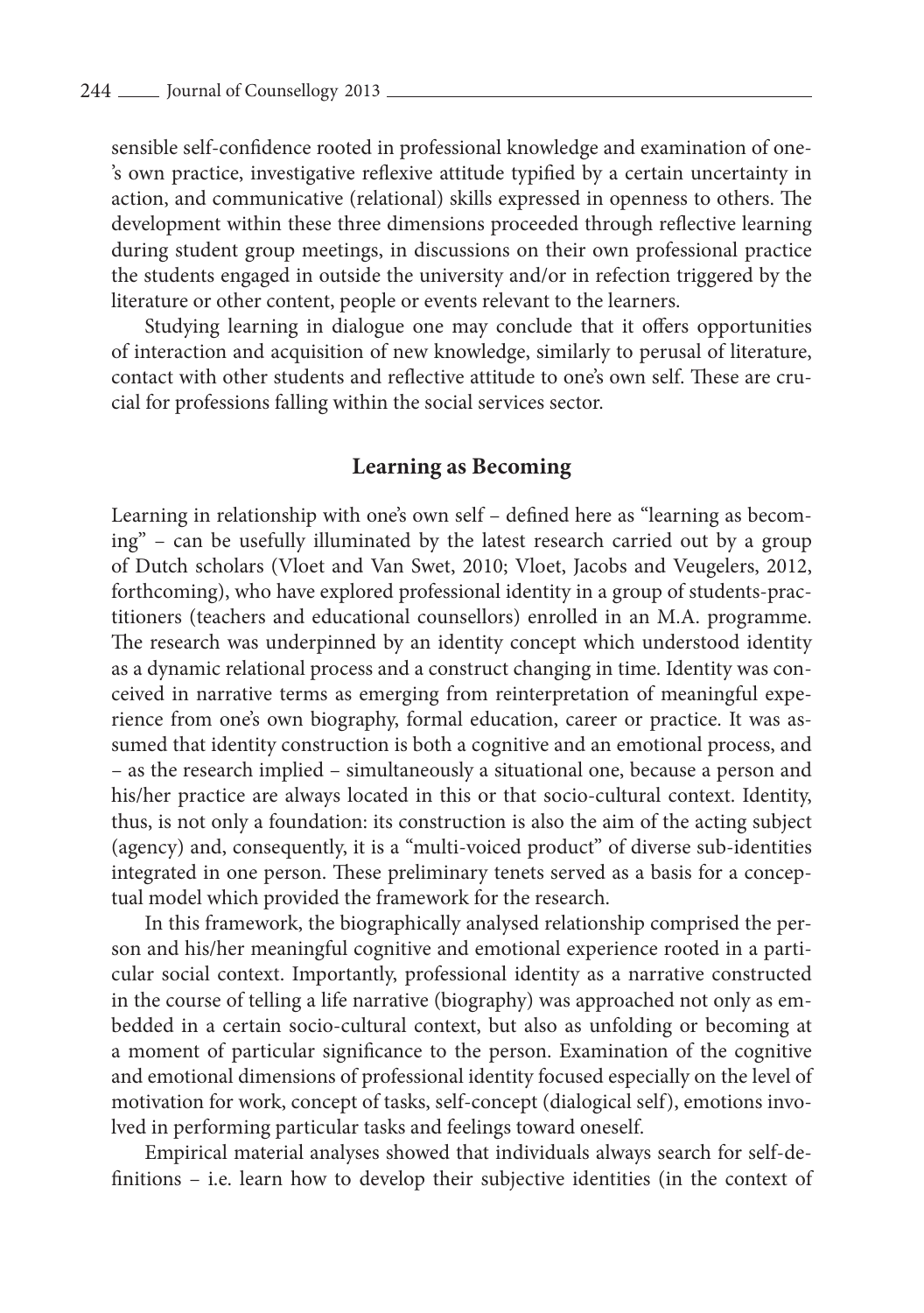professional role) – in relations with others. In becoming a teacher and/or a counselling professional, the important learning-related factors included core vocational competencies, such as care and responsibility for others (ensuing partly from people's own biographical experiences, including the needs and/or deficits experienced in childhood). Learning involved also developing the skill of keeping emotional distance and mental equilibrium, which entails also a suitable level of en‑ gagement in work, developing respect to oneself and one's practice, independence from others' opinions (independence from value-judgments), searching for effec‑ tive work-related problem-solving strategies, focusing on them, self-direction, etc.

Even more emphatically than the previous studies, the research showed that professional identity development is not only a cognitive and emotional process, but also a relational one (based on negotiating self-concepts in particular circumstances), which unfolds in the dialogical process of learning. Hence, it is bound up with acquisition of competencies to practise, necessity to be involved in practice, "embedded" understanding, narrative skills, perceiving the space for negotiations, and so-called micro-political skills. The research confirmed also that professional learning importantly involves acquisition of appropriate knowledge and skills required in a given profession, which means that training for the profession is a significant factor in it. However, learning within the profession one performs, which is oriented toward everyday practice and execution of particular tasks, seems even more interesting.

To be able to manage in professional practice, employees learn new things (skills, competencies, etc.). This learning proceeds on both an intentional level and an unintentional one. In this way, the requirement of being able to function suitably in everyday practice is interconnected with the fundamental challenge to professional identity, demonstrating that awareness and experience of everyday practice are determined by personal engagement in a given professional learning situation. A person's identity affects his/her practice perceived as a process of on-going self--construction and learning. The process of learning "in" and "for" the professional role is of dialogical character, with the identity development proceeding in the context of the dialogical self.

In Hubert Herman's concept of dialogical self (2003), professional identity develops both in internal processes as well as in external processes. The former involve various I-positions and the self-changing in time – past, present, future – in re‑ lation to changes in life and general development. The latter involve identity chan– ges in relationships with others, e.g. parents, students, colleagues as well as changes of the self in relationship to one's self-concepts, one's professional community, one's course, etc. In other words, the professional identity development is not only vertical, because it is continually constructed anew, but also horizontal (crosswise), because various qualities may emerge within its scope. Every professional enters diverse interpersonal relationships and, consequently, comes to possess varied, qualitatively differing types of identity. Although the situated self-dimensions comply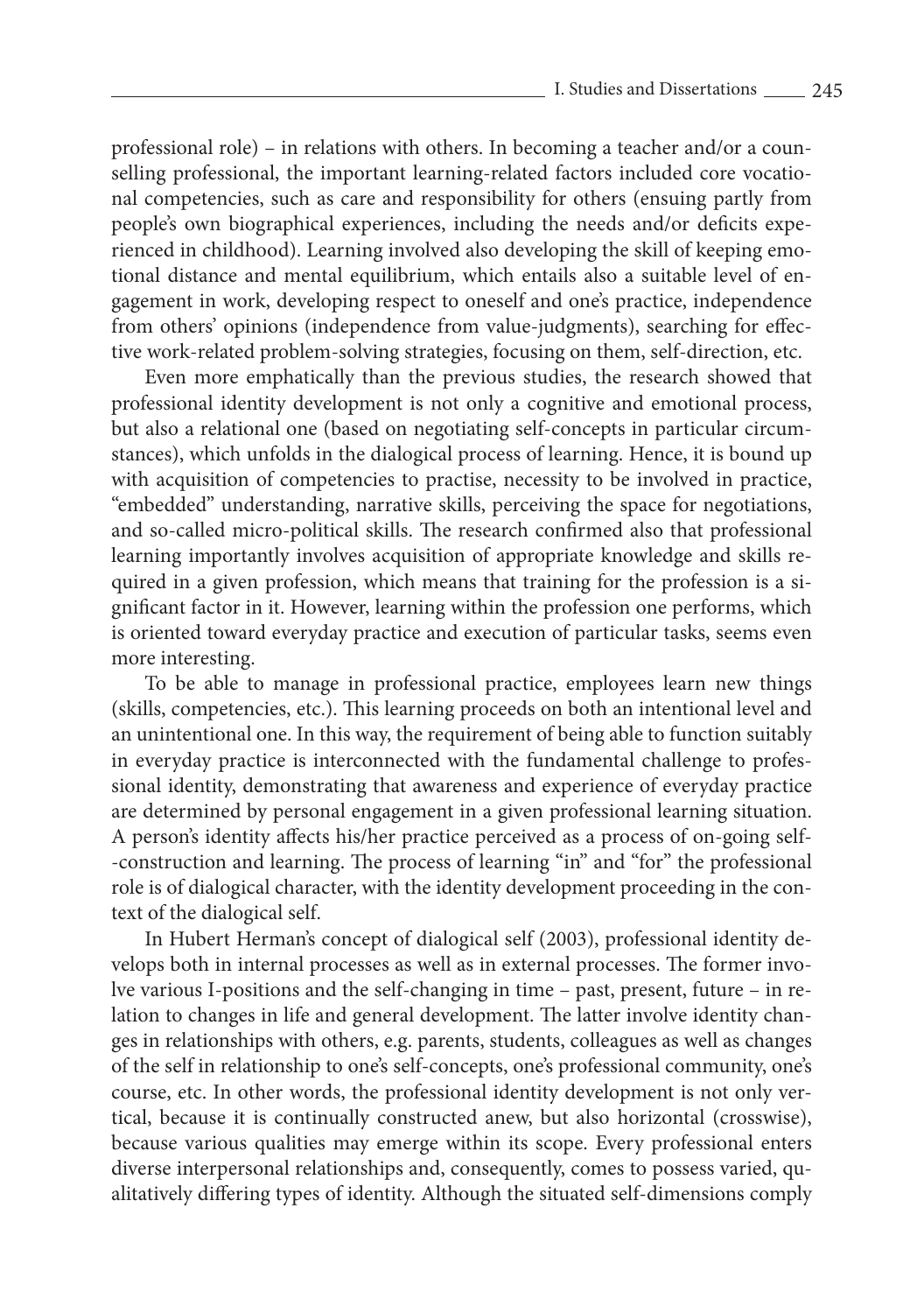with meanings conferred upon them by the environment, the self-environment relationship is a bilateral one, and the influences of an individual and his/her environment are mutual and transferable. The dialectical nature of this relationship is even more effectively foregrounded in another concept of learning, i.e. learning in relationship with the totality of societal structures.

## **Learning in the Context of the Societal Macro-Structure**

In the following, I will discuss a very interesting concept of learning in relationships with broader social life processes as put forward by the Danish scholars Henning Salling Olesen and Kirsten Weber of Roskilde University. In their research, they seek to find out how various individuals develop their professional identities based on their own, individual experiences and personal life paths against the backdrop of the social processes of professionalization in their respective occupations. More specifically, they deal with the dialectic relationship between society's requirements and the ways in which they are responded to by subjects entangled in psychody– namic processes which take place in their professional learning. A characteristic feature of this learning is that everyday professional practice is largely bound up with common routine. We could even call it a "learnt" routine, because everyday job performance in conformity with a set of externally established rules is what people need to do daily at workplace. Common to nearly all professions, the imperative of practice makes the sustaining of this routine an actually less passive enterprise than it might perhaps seem: it is more of a permanent, active "editing" of the content of our perceptions and knowledge in accordance with the accepted, viable social practice. Hence, learning in macro-societal structures is in fact the broadest framework or extension of what I describe here as professional learning in relationships. In the perspective of the Danish research, analysis of learning, or non-learning, is essential in general social terms and, as such, it should not be overlooked in my account.

Let me start by emphasising that the formal education system plays a very important role in the personal development processes as well as in social construction of professions and occupations. Academic education and training are equally im‑ portant for the agents involved in them, because they form a space in which their identities develop, as I have already mentioned citing the Dutch research. The social demand for professionalization entails first of all a certain mandatory set of competencies that practitioners of a given vocation need to master as well as a certain scope of profession-related knowledge they are supposed to acquire. This pertains to many professions and occupations which belong to the human services sector, and in particular to those which involve working in close contact with people, e.g. health care, childcare, social work and education. The curricula structuring the training of future professionals are informed by certain social expectations and convey clearly defined professional roles to be assumed by the students when they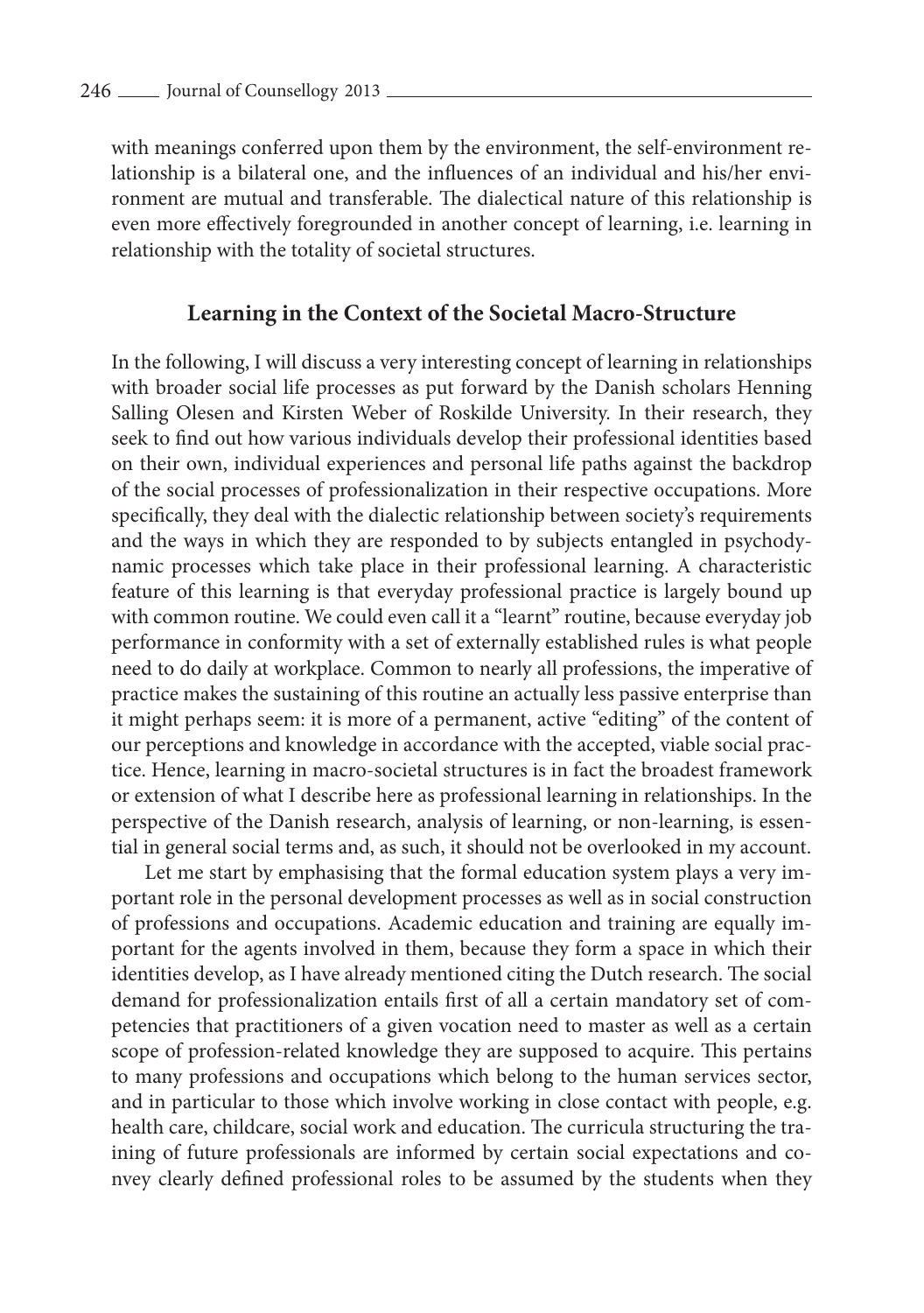complete their formal education. Individuals who engage with the education process are gradually made aware of them: they learn what is expected of them and what the correct performance of their professional role involves. Frequently, however, on engaging with this process, the individuals activate their prior experien– ces and emotions bound up with education and professional practice, which may consequently disturb the acquisition and/or development of qualifications, or even effectively interrupt it.

On the one hand, prior experience may support the process of professional development, overlap with and supplement knowledge acquired in formal education, and motivate to continue learning or qualification improvement. On the other hand, however, the already possessed professional knowledge may make an individual believe that what s/he has learnt so far is sufficient. This will work as a potentially powerful de-motivating factor, thwarting further professional development and learning. The subjective experience of discrepancy and inner contradiction of various educational contents might be thus seen as a progress or a regression (Weber, 2010b), depending on how it is defined subjectively and/or collectively. Non--learning or non-participation in a given educational situation (Wenger, 1998) in a way stabilises people performing jobs as practitioners (it sustains their already produced professional identity), but it does not enhance them as professionals. Research insights suggest that their world perception is limited: they fail to discern the complexity of phenomena, which comes to light when they chance upon new knowledge. Even though they successfully complete formal education, are aware of expectations toward their professional role and perform it duly at workplace, they will fail to learn and reconcile contradictions triggered by the new content, ignoring the ambivalences inherent in many professional situations and theoretical knowledge.

Importantly, not all situations which suggest that professional or life experience provides an opportunity for enhancing professional competencies actually offer such an opportunity. If improvement of qualifications does not offer anything beyond instrumental knowledge, the validity and relevance of the qualifying process might easily be contested or discredited. For the bodies involved in devising professional qualification frameworks and designing professional training curricula, it implies that learning or developing the skills of reflection should be part of vocational education. It also implies that the process of qualification acquisition should take into consideration also other dimensions of the educational situation such as embeddedness, perception horizon and social situation of people involved in the process. For the qualification acquisition and/or improvement is predicated upon the subject's prior experiences, which become available only when tested in a social situation. When an individual rejects the definition of a given social role, but for this or that reason still wants to persist in it, s/he may generate an instrumental strategy responding in some degree to the social expectations and, at the same time,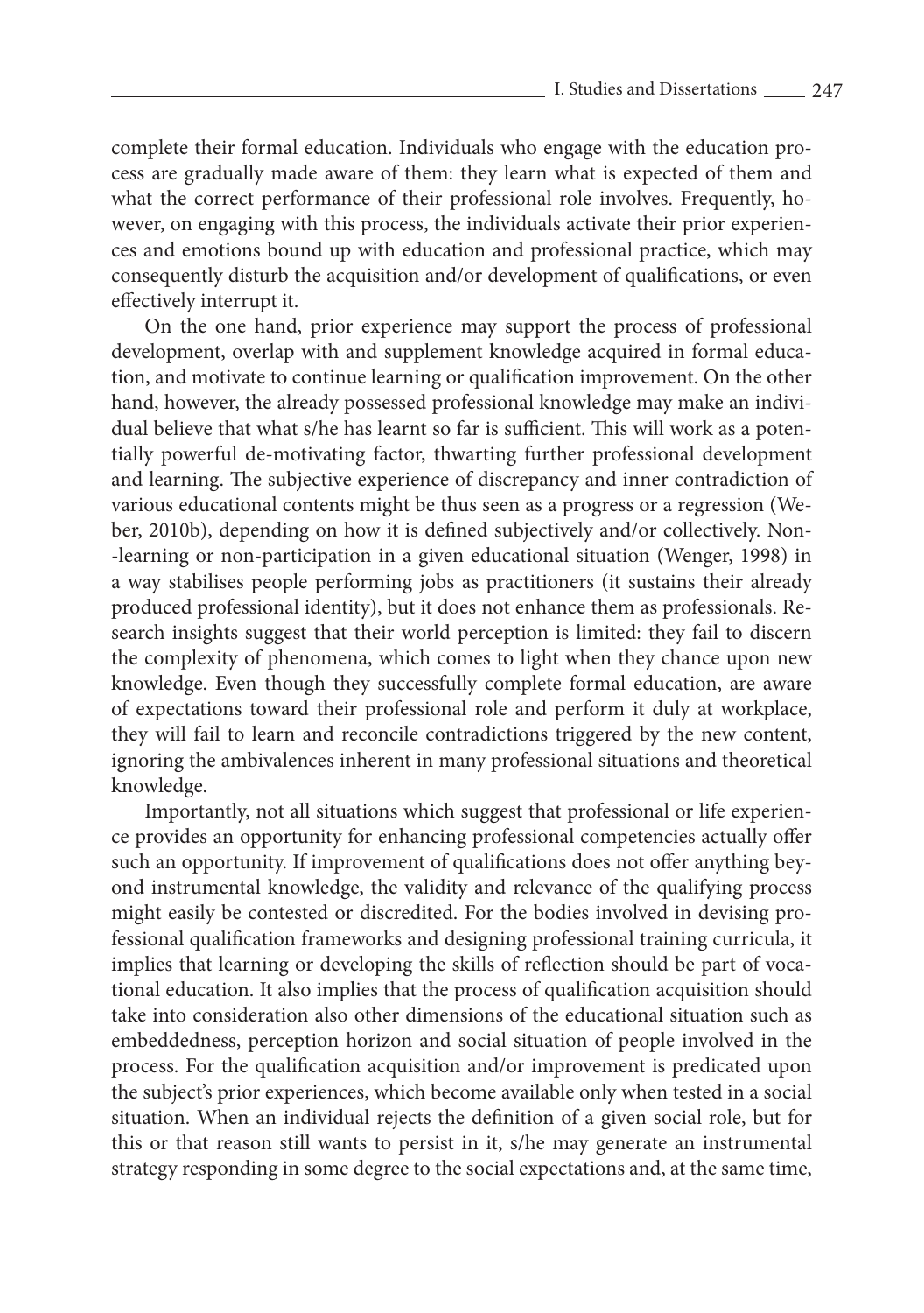conforming with his/her own concept of the professional role and acceptable within a certain canon of professional practice.

 Current research (Weber, 2010b; Hjort, 2000) into educators shows how im‑ portant it is for subjects to make sense of and properly interpret situations which require learning and/or demand change. At the same time, research outcomes imply that the subjects have low motivation for learning when they perceive their profession as a temporary involvement only. That was also the case when they were convinced that the knowledge they were offered in coursework was of limited applicability in their professional practice. Although they highly assessed formal education, they did not deem it sufficient to provide them with concrete tools of intervention. In the research sample, the subjects did not even try to harmonise the discrepancies between knowledge derived from workplace and knowledge provided by formal education, which attests to their very limited and narrowed professional learning.

On the other hand, it shows also that education fails to provide adequate professional preparation because it does not address the demands posed by the practice of a given profession. Neither does it tie in the knowledge transmitted with individual experience, while the students' motivation for joining the social service sector and for professional identification is empirically diversified and subjectively complex in the process of learning. Social background, cultural or regional differences, gender and generational differences, all of which make up people's habitus, do not determine but may significantly complicate learning in a given situation as well as affect the educational potential of this situation. Empirical analyses of the emotional dimension, such as enthusiasm and criticism displayed by students, form only a surface layer indicative of the complexity of subjective experience, which may lead to reduced engagement with or withdrawal from professional training and, consequently, to non-learning.

If professionalization is perceived as a process dependent also on transformations of the labour market and within professions, it also seems interesting, in the context of learning, to investigate how – influenced by changes and growing social expectations – an individual mediates between subjective experiences, attitudes, anticipated results, representations or dreams about professional future on the one hand, and social pressures emerging in his/her environment on the other. And – how s/he will cope with this challenge, i.e. whether by learning new competencies or, rather, by consolidating the traditional professional identity.

Attempts at capturing the dynamics of the educational system's workings undertaken in reflection on professional learning indicate that the forming of professional identity is more complex than formal education processes or workplace operations. It involves inner interplays between formal education and practice on the one hand, and individual experiences that make up people's life histories on the other. It involves oscillating between recognition of reality and defensive lifelong education as well as daily active functioning called "everyday consciousness"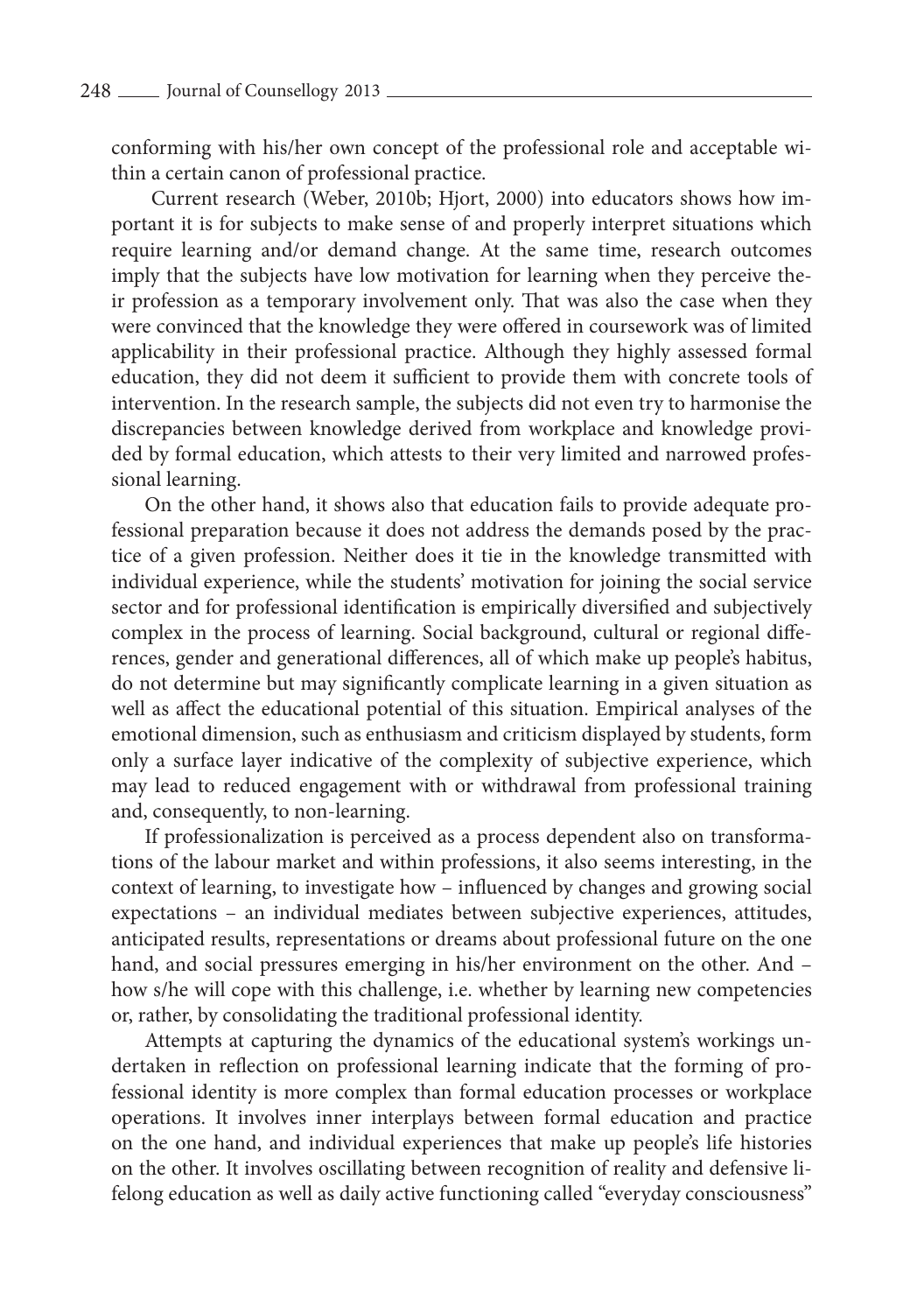(Leithauser, 2012) of the role that the subject and life experience play in this pro‑ cess; in other words, it involves balancing between progress and regression.

## **Learning from Life History**

In this theoretical outline, I purposefully distinguish this particular perspective which, in my analysis, corresponds to learning from one's own biography. Although the category of life history is broader than the traditionally understood biography (which I argue below), similarly to biographical learning it comprises the macrodimension I have already mentioned in the investigation of broader learning processes. I refer to it here also because the Danish scholars I cite apply this perspective in their research analyses.

In their research, they focus on the subject and his/her relationship with the social world, which makes them foreground an individual's general life history as the main point of reference for considering the subjective aspects of learning. Although, as already mentioned, the Danish researchers strongly emphasise biography and use it as an interpretive tool to analyse respondents' narratives, their actual approach is far from standard. In exploring subjectively experienced life as a certain whole, they resort to the notion of life history instead of biography, which rather than providing information about micro-social relations is a form of the subject's self-articulation, one of the ways in which s/he expresses him/herself. Relying on life history, thus, they do not see the subject's narrative self-construction as the only explanation of the subject to such an extent as is the case in the concept of "learning by becoming" through relationship with oneself. They assume that emergent reflection and experience are always immersed in the dynamics of subjective engagement in a practical situation, which is moulded equally by individual life story and by culture. It is in life history that social participation is reintegrated, redefining the constructive subjective effort invested in interpretation of everyday experience in the natural course of life (in the context of one's history) as well as in a broader context of collective experience of culture. All these contexts become important in understanding experience and learning processes, which although always subjectively determined are also always historically (culturally) situated (Salling Olesen, 2007).

Since experience is a condition of individual learning in the dialectical process of being-in-the-world, the Danish researchers suggest that this relation should be applied in the process of vocational experience. Their analyses focus primarily on interpretation of texts that convey a wide spectrum of individuals' actions and seek to understand the dynamics of (re)constructing subjective experience in the societal context, because in keeping with Wittgenstein's language game concept, they views professional knowledge as collectively produced social meanings lia‑ ble to negotiation and change and always rooted in social practice. They are less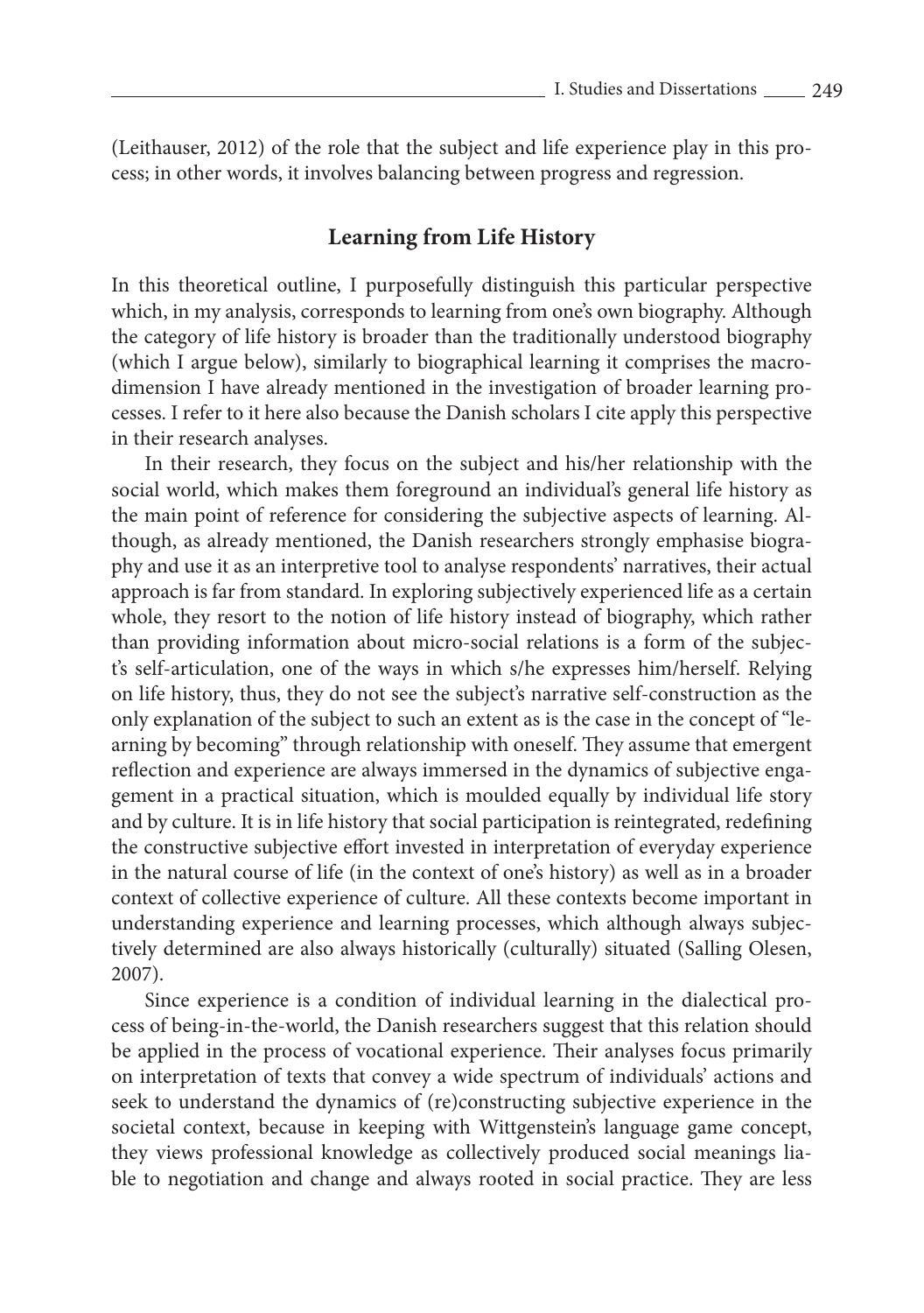emphatic about the process of production of knowledge in human relations since they believe that knowledge on which professions are based is a kind of language game with the meanings already fixed within it to a large extent.

Individual experiences ensuing from professional practice and/or prior life history are neither communicated in it nor overlap with the dominant language game, but are manifest in the subjects' language. Language use permits an individual to mediate between individual sensual experience and meanings established by participation in a given culture's language games, practically embedded in social interaction. Hence interpretation of particular language use is a key to understanding, a line demarcating the dynamics of everyday meaning-making, of professional discourse and of professional practice.

The alternative of an unlived life, blocked in the course of passing through successive life stages, may now become a resource of knowledge for learning, which goes hand in hand with professional responsibility for formulating and enacting new ideas and goals in professional life. This basic insight – knowledge about the relationship between language use and life experience – can be developed in research on adult learning in general.

The traditional, sociological account of professional identity is founded upon the initial premise that an individual possesses homogeneous and confirmed (certified) basic, utilisable knowledge. The subjective conditioning of professionalization is in turn usually defined in terms of particular professionals' ethics, as a certain narrow group of people – who identify with this basic knowledge and possess similarly advanced competencies – assume responsibility for their own practice and for the practice of those they certify. The difference between the Danish approach and the remaining models lies in that the Danish researchers aim to develop the concept of professional identity which responds to the outcomes of empirical analyses of subjective professional development process in a group of individuals without imposing in advance a normative concept of professional ethics within many professions, including those of the social services sector.

### **Learning as a Dialectical Process**

The holistic perspective on learning in relations assumes that learning always proceeds based on a certain dialectical relationship between an individual and his/her social environment. Among all the concepts of learning in relationships I have out– lined so far, it seems the most complex since it comprises many different types of learning (learning in relationship with oneself, learning in relationship with one's own practice, and learning in relationship with the social structure). The multidimensionality of relations is of course difficult to arrange in neat configurations and to describe systematically. At the same time, as the most complex and inclusive concept, it seems also the most interesting one. The perspective coherently reveals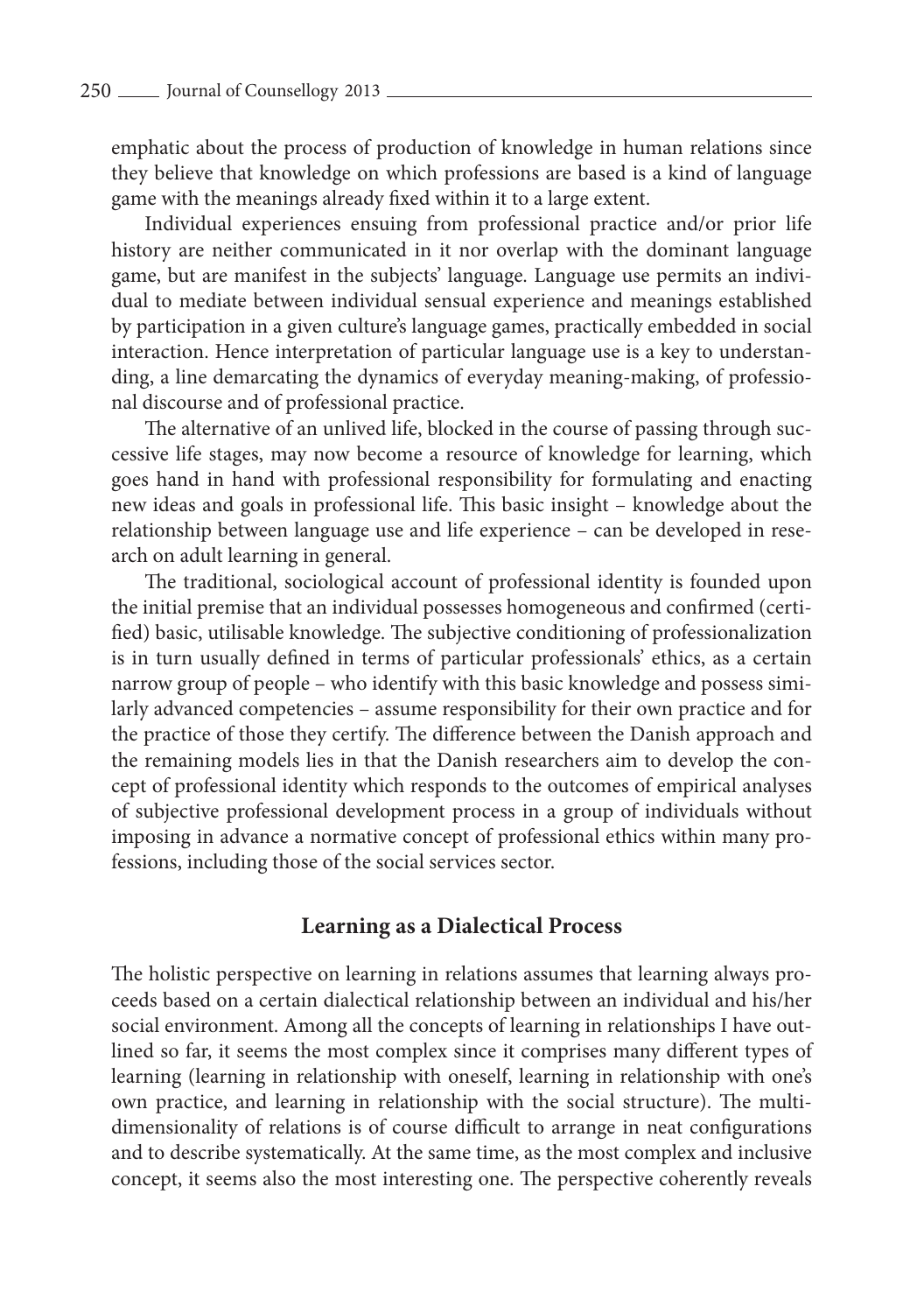mutual interconnections and relatedness of learning (based on psychodynamic mechanisms) that proceeds in the (critically assessed) individual-society relationship, learning understood as a self-insight (psychoanalysis) in the circumstances of practical interaction, in which various kinds of prior knowledge are confronted and verified, for example, while acquiring competencies at workplace structured by a particular culture of the organisation, the profession, etc.

To describe this concept, I must start from the assumption that professionals are as a rule conscious of the limits to their professional knowledge and competencies, and their sensibility relies on the more or less pronounced idea of their professional mission, i.e. on the socially sustained conviction that they are capable of performing rational and useful work. Still, everyday tasks and experiences, with their inherent meanings, which might be sometimes impenetrable to the individual practitioner, are not always fully communicable in the legitimate discourse of knowledge. In the professional monopoly of work-related knowledge, one's own discourse serves as a defensive measure, providing definitions of observable problems which make those problems comprehensible and solvable. On the one hand, this component of defence helps professionals stabilise their sense of having a certain practice even when they operate in conditions adverse and harmful to them. On the other hand, it implies that professionals attempt to adapt to requirements and learn, expressing in this way their willingness to take up a challenge and assume responsibility for a particular task. This psychodynamic process of alternating defence and identification may originate in conflicts one experiences in relation to professional ideas and challenges at workplace, but it may as well be bound up with one's prior life experiences.

The two Danish researchers focus on disturbances or interruptions that occur at the interface of the cognitive and emotional aspects of individual experience constructed in the course of social life and constituting, in their opinion, the source of lifelong professional learning. Their notions are informed by the idea that our perception is largely formed by prior experiences which combine emotional and cognitive dimensions, making up preconditions of understanding current situations. In turn, all meanings produced by the experiencing subject, emotions stirred by the current situation and self-perception as well as perception of the situation itself are always embedded in practical interaction.

Psychoanalytical interpretations help the Danish researchers understand the subject's individual responses and awareness. Yet the central aim of their research is to identify the common articulation of social and cultural reality. Analyses of learning within profession are effective here because, as the researchers believe (Salling Olesen, Weber, 2001), subjective engagement in work performance is not individual, actually, but social. They assume also that culture unfolds in the socially expressed meanings and symbols, which are as if attributed to the artefacts produced and then stabilised in social institutions. However, cultural meanings, which are re-made largely in unconscious modifications, may be reproduced only when they are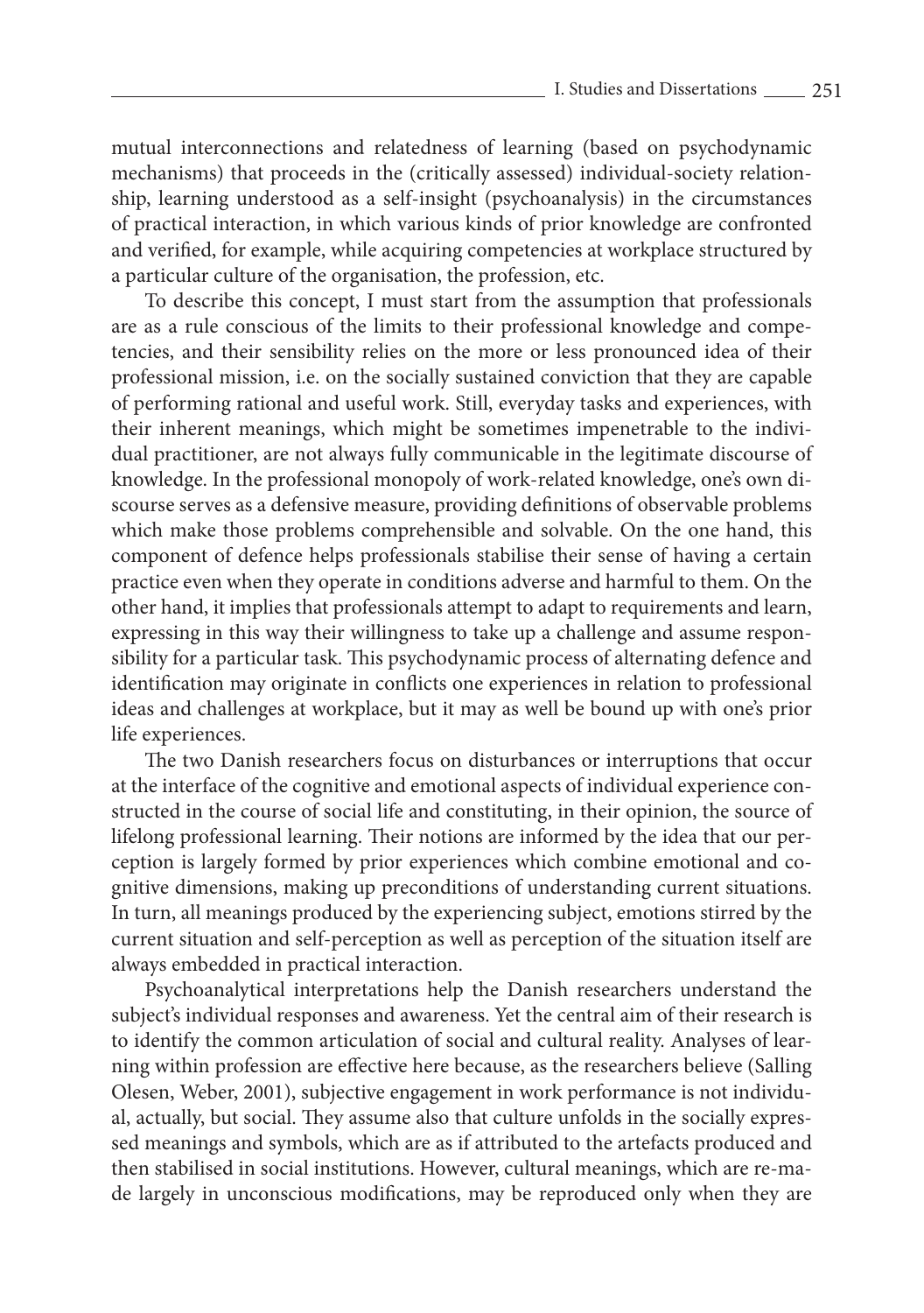utilised by subjects. Thus, seeking to theorise the process of learning in its societal context, they draw on the concept of subjectivity embedded in a certain social structure interpreted in the framework of critical theory as proposed by Theodore Adorno and developed by Oskar Negt and Alexander Kluge (Negt, Kluge, 1993).

For them, subjectivity does not entail examining individuals as such. Neither do they focus on unravelling everyday realities in individual life courses. Instead, they are interested in a particular moment, in an individual's perspective as related (or opposed) to the social perspective, since they are convinced that the professionalization process proceeds in both directions (social and individual) and is dynamically dialectical.

This kind of approach seeks to go beyond contemporary theories of learning, in which learning is either participation in practice or construction of new knowledge. Even though such ideas open up possibilities of theorising leaning, these approaches, according to the Danish scholars, tend to reproduce the old dichotomies: participation gravitates more or less explicitly toward adaptation, and the construction process narrows down to acts of cognition. Hence, they approach learning dialectically, viewing it as a general self-insight and acquisition of self-regulation capacity, that is subjective ability to build a realistic and effective relation to the real world.

One of theoretical models they have devised (Salling Olesen, 2007) suggests that individual experience, which contains learning and defensive reactions, may be seen as an outcome of mediation among three independent kinds of dynamics: the social context of the structure of work, the fundamental professional knowledge and the individual and collective subjectivities produced in a given profession.

Their theoretical and empirical interpretations draw also on psychoanalysis and Karl Marx's theories. Psychoanalysis provides individual, psychological explanations of subjectivity, while the idea of the social division of work, derived from Marx, helps conceptualise the notion of profession in modernist terms and include the social macro-structure dimension in analyses. Their studies on educators in the context of academic training (Weber, 2010b; Hjort, 2000), which I have already mentioned, show how positive emotions which emerge from prior successful learning-, teaching- and education experiences may hamper further professional learning. If one defines oneself as already competent in educating and teaching, one might forego opening to new knowledge, perceiving it as personally useless. Adult learning is essentially predicated upon the inner sense of discrepancy and tension between social expectations and individual knowledge and attitudes.

Other research<sup>2</sup> (Weber, 2010a) involving a group social educators highlights the role and relevance of learning-related negative emotions which emerge as a result of experiencing social status differences within the learner group. Negative

<sup>&</sup>lt;sup>2</sup> The research was discussed by Professor H. Salling Olesen from Roskilde University, Denmark, during a seminar from the "Drogi Edukacji" ("Ways of Education") cycle organised by Ph.D. students of the Faculty of Education, University of Lower Silesia, Wrocław.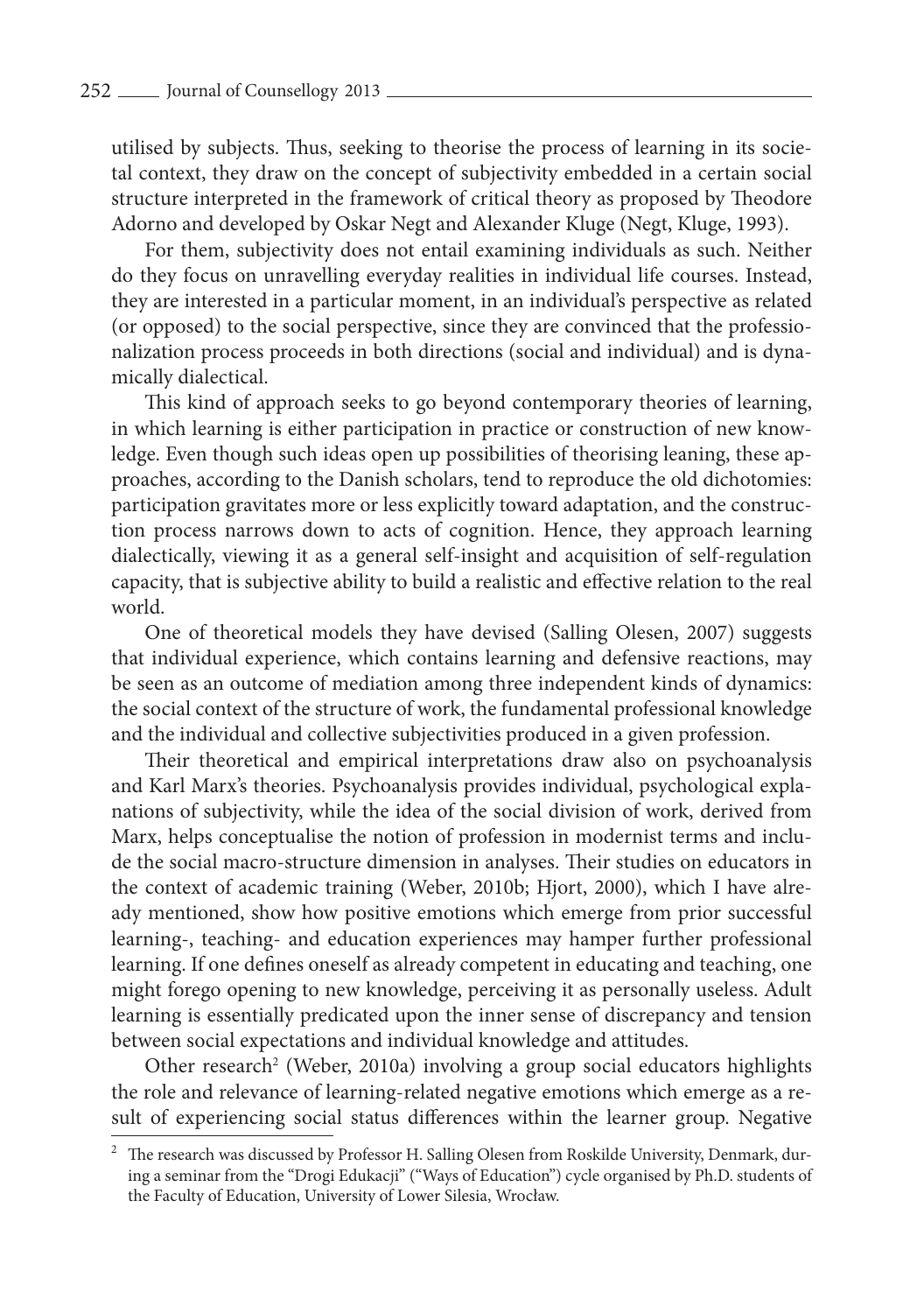reactions to other course participants' social problems were triggered partly by the necessity to recognise less educated peers as professionals and partly by the parado‑ xical situation adults find themselves in on engaging with the formal education sys‑ tem (e.g. infantilisation and instrumentalisation). In this particular case, the education course participants were people marginalised in and excluded from traditional education; the social status of adult learners and external administrative regulation of the teaching profession (compulsory formal qualifications) produced a motiva‑ tional conflict which concerned enrolment in qualifying education courses and was expressed in tensions and aggression.

Summing up, the Danish researchers' analyses illuminate learning by exposing complexities inherent in becoming a professional and insisting on inclusion in vocational education of emotions, biographical experiences, situational contexts and individual life situations, that is spheres which so far have frequently been neglected in learning processes. They also reveal the interplay of socio-cultural and individual (emotional) factors.

#### **Conclusion**

Whether we focus on professionals (and their identities) or whether we study the process of learning, we always explore also the social nature of knowledge and conditions of its production and acquisition, because learning professionals are in‑ dividuals who "embody" this dynamics (Salling Olesen, 2005). If professionaliza‑ tion processes, still including collective experience and practice, are conceived in such extended terms, learning employees may become key factors in improving the quality of service provision in some sectors (e.g. education, health care, daycare, counselling, etc.), contribute to democratisation of knowledge and affect equal distribution of control in society. The selected research and theoretical concepts discussed here approach learning in relationships as "learning through experienc‑ ing." In a way, it is learning from experience that can expose our earlier education. However, such learning much more frequently requires re-orientation and revision of the previously acquired knowledge and the initially developed understanding of the world. Each professional can learn in his/her professional practice, increasing thereby his/her individual professional performance capacity and gaining a general insight into his/her life. Analogically, knowledge derived from prior experiences will always affect professional training in an educational institution.

Formal education and practice are subjectively important spheres of experience. Professionals' identification with some well-defined academic knowledge and practical experience shows how the socially constructed discourse of professionalism may constitute subjects and their learning at workplace. As a result, professional identity is a subjective endeavour of lifelong learning and identification, which enable individuals, equipped with their subjective life histories, to fulfil properly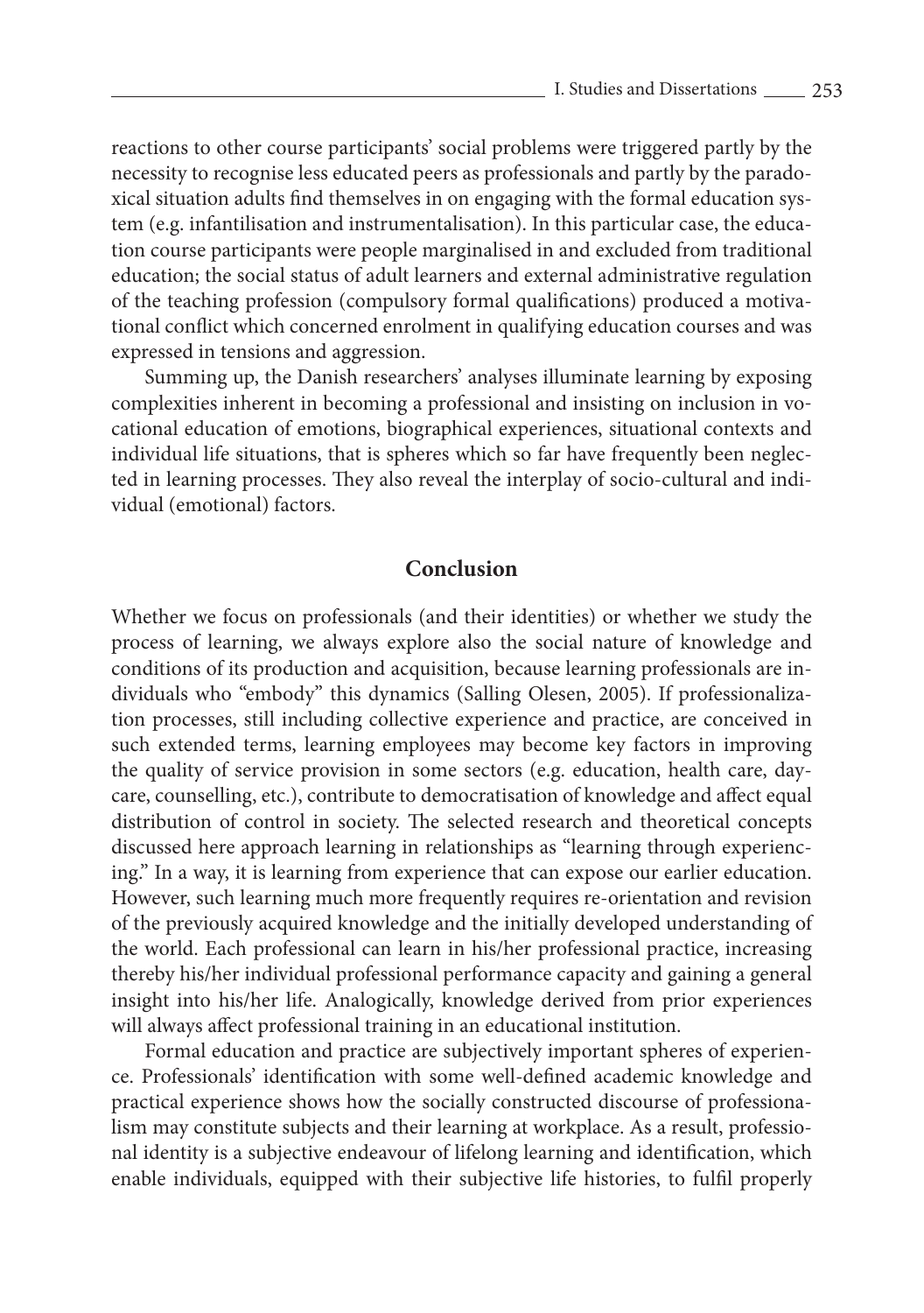tasks already in place and to create their own professional practice and identity by somewhat expanding or altering the existing knowledge (Salling Olesen, 2001). In this perspective, professional identity combines the effort invested in learning (be‑ coming a professional) and inner struggles and tensions generated by requirements bound up with professional performance integrated with one's own life experience. The final outcomes of this process can never be established in advance since it involves such factors as incapacity and inability to perform a particular task and the pressure to cope with doubts in ceaseless defence of one's subjectivity and learning. Indeed, this is the logic of our being-in-the-world: situated in a particular socio--cultural context, we are acting individuals who want to make sense of it in our own subjective ways. In this way, learning, similarly to identity, delineates the horizon of our being-in-the-world.

Professional learning always proceeds in relation to the environment and its expectations, which individuals need to respond to competently, as well as in relation with social macrostructures, when individuals reproduce or change the dominant discourse within a given profession. Hence, research into professional learning must go beyond formal education or workplace contexts and look into the totality of the dynamics in the individual-society interactions.

On the other hand, if processes unfolding at workplace or in society as such are not taken into account, it seems impossible to understand professional identity from an individual's point of view. Becoming a professional is a process in which learning the professional role in the socio-cultural environment and constructing professional identity take place in interactions with others. This "becoming" is understood as a permanent re-construction (triggered by new information) of one‑ 's professional identity and knowledge built on the basis of prior experiences. As years go by, the developments in an individual's life and in the discourse on professionalism are affected by economy, culture or changes in administration.

For example, current professionalization processes in the social services sector head toward ever greater mediation of relations, with new procedures being constantly introduced and the access to the professions growing more and more re‑ stricted. On the one hand, this may contribute to the improvement of standards and quality of service provision, but on the other it prioritises technical rationality in designing the services by introducing the so-called "culture of audit". This goes hand with hand with the imperative of certifying professional competencies while the very professions are specific in that they are based on human relationships. Those who merely possess technical knowledge are not and do not become professionals as professional work, in particular work that involves serving other people (e.g. medicine, education, counselling or social work), increasingly clearly requires so--called soft competencies, such as caring, empathy, communicative competence or – described in this article – the tact of teaching, practical wisdom and networking skills. Therefore, the dynamics of transformations in professionalism should work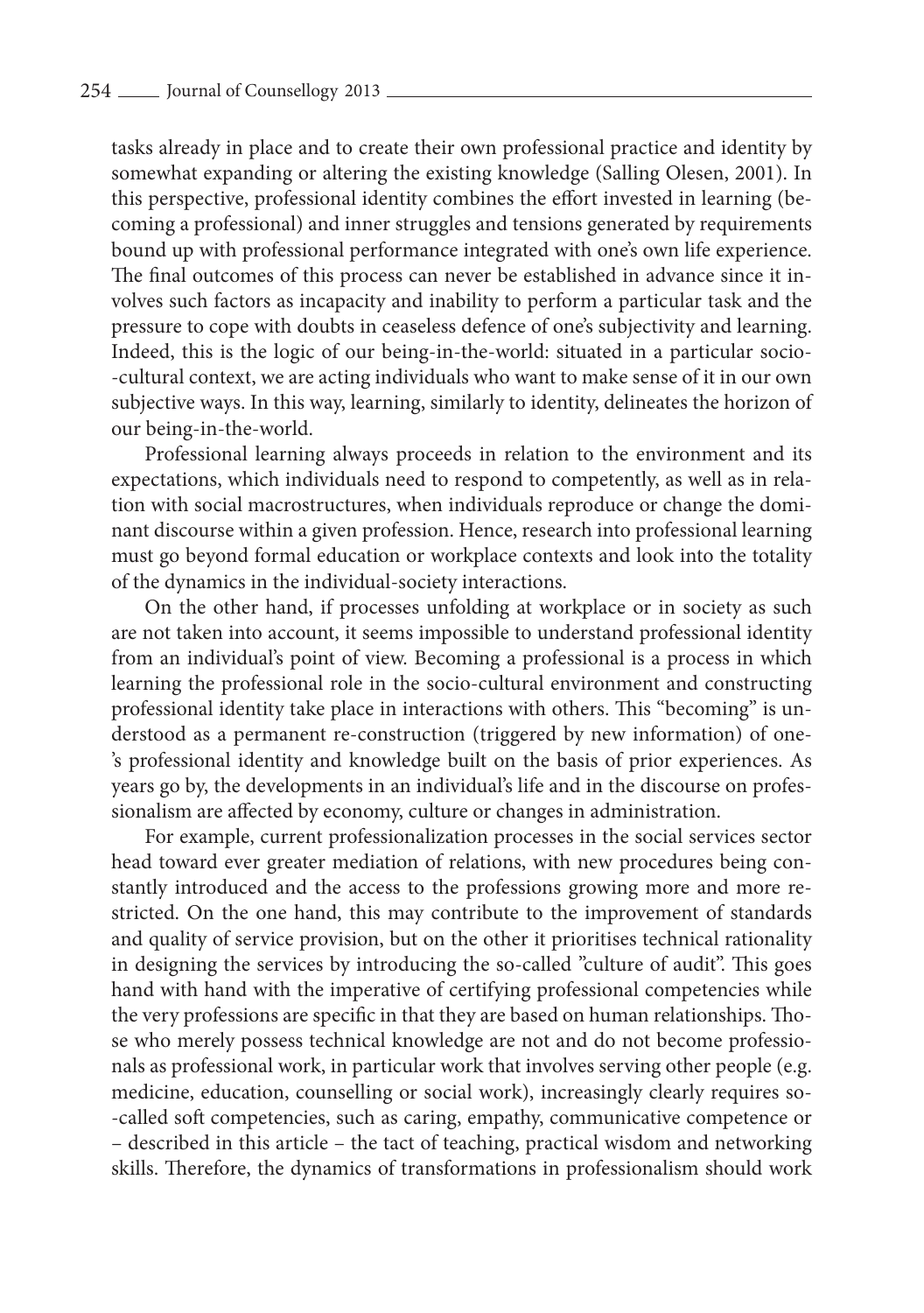also in the other direction, which may mean that expertisation of some professions should change and be socially redefined at least in terms of required competencies.

(Transleted from Polish by Patrycja Poniatowska)

## **References**

- Argyris C., Schön D. (1974) *Theory in Practice: Increasing Professional Effectiveness*, San Francisco, Jossey-Bass.
- Biesta G. (2009) *Values and Ideals in Teachers' Professional Judgment*, [in:] *Changing Teacher Professionalism*, S. Gewirtz et al. (eds.), London, Routledge, pp. 184-193.
- Bohm D. (1996) *On Dialogue*, London, Routledge.
- Burbules N. C., (1993) *Dialogue in Teaching: Theory and Practice*, New York, Teachers Col‑ lege Press.
- Freire P. (1970) *Pedagogy of the Oppressed,* New York, The Seabury Press.
- Freire P. (1997) *Mentoring the Mentor: A Critical Dialogue with Paulo Freire*, New York, Peter Lang Publishing.
- Giddens A. (2001) *Nowoczesność i tożsamość. "Ja" i społeczeństwo w epoce późnej nowoczesności,* Warszawa, Wydawnictwo Naukowe PWN.
- Hermans H., Kempen H. (1993) *The Dialogical Self: Meaning as Movement*, San Diego, Aca‑ demic Press.

Hermans H., Hermans-Jansen E. (1995) *Self-Narratives: The Construction of Meaning in Psychotherapy*, New York/ London, The Guilford Press.

- Hermans H., Hermans-Konopka A. (2010) *Dialogical Self Theory: Positioning and Counter- -Positioning in a Globalizing Society*, Cambridge, Cambridge University Press.
- Hjort K. (2000) *An Entirely Different Reality: The Experience of 12 Newly Qualified Pedagogues on the Subject of Education and Work*, [in:] *Adult Education and the Labour Market V*, H. Salling Olesen (ed.), Roskilde, University Press.
- Jacobs G. (2010) *Professional Values in Critical Dialogue. Dealing with Uncertainty in Educational Practice.* Eindhoven, Fontys University (inaugural lecture).
- Jacobs G. (2006) *Imagining the Flowers, but Working the Rich and Heavy Clay: Participation and Empowerment in Action Research for Health. "*Educational Action Research" no 14(4), pp. 569-581.
- Lucio-Villegas E. (2009) *Paulo Freire: A Beginner's Guide*, "Concept" no 1(1), Available at: http://concept.lib.ed.ac.uk/index.php/Concept/article/view/57/66, retrieved 3 June 2013.
- Leithauser T. (2012) *Psychoanalysis, Socialization and Society: The Psychoanalytical Thought*  and Interpretation of Alfred Lorenzer, "Forum Qualitative Sozialforschung/Forum: Qualitative Social Research", no 3 (13),Available at :http://www.qualitative-research.net/ index.php/fqs/rt/printerFriendly/1907/3444., retrieved 3 June 2013.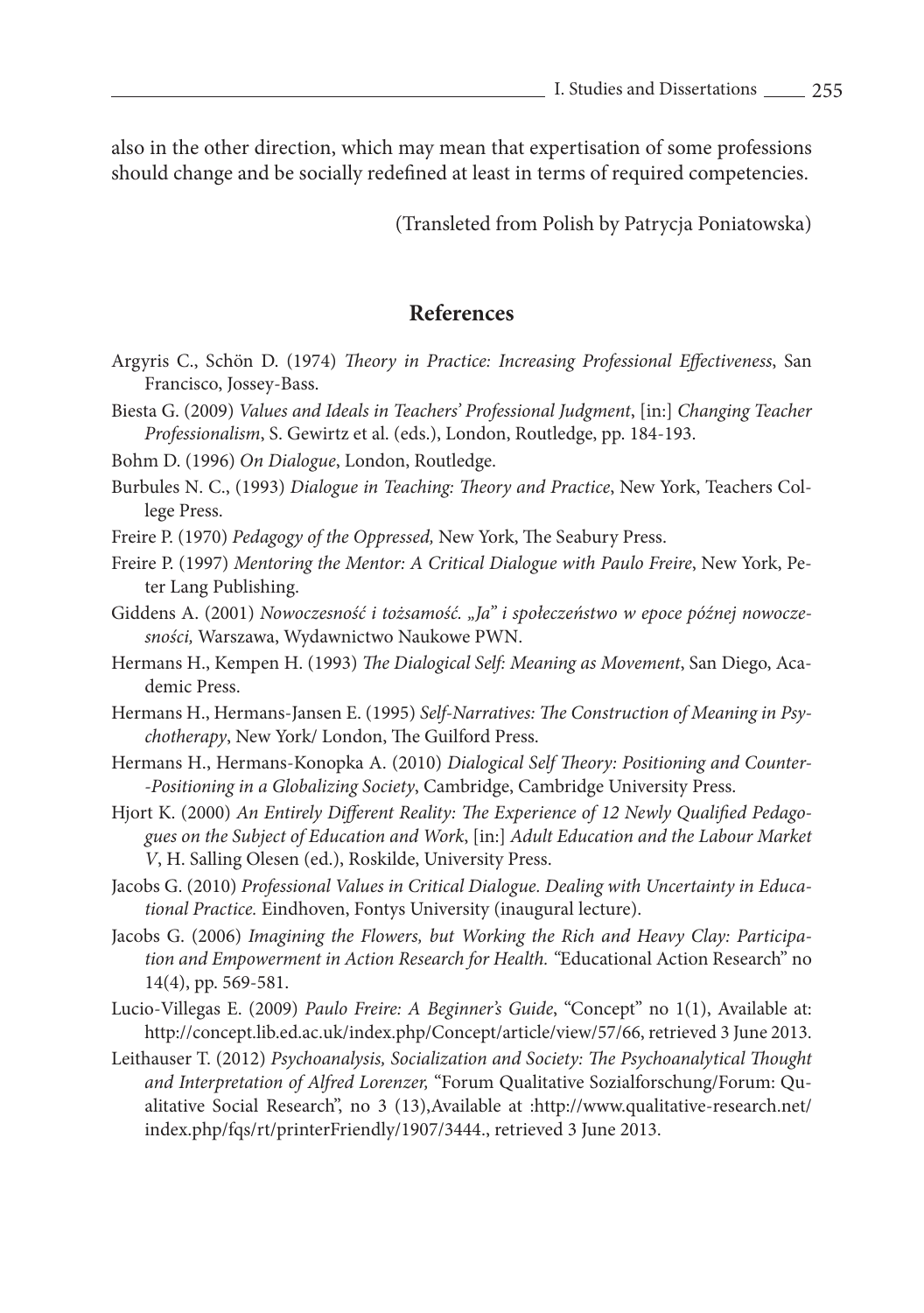- Negt O., Kluge A. (1993) *Public Sphere and Experience: Toward an Analysis of the Bourgeois and Proletarian Public Sphere, Theory and History of Literature*, P. Labanyi, J.O. Daniel, A. Oksilloff (trans.), vol. 85, Minneapolis, The University of Minnesota Press.
- Revans R.W. (1980) *Action Learning: New Techniques for Management*, London, Blon‑ d&Briggs Ltd.
- Revans R. W. (1982) *The Origin and Growth of Action Learning,* Brickley, Chartwell-Bratt.
- Revans R. W. (1998) *ABC of Action Learning,* London, Lemos and Crane.
- Salling Olesen H. (1996) *Experience, Life History and Biography*, [in:] *Theoretical Issues in Adult Education: Danish Research and Experiences,* H. Salling Olesen, Rasmussen (eds.), Copenhagen, Roskilde University Press.
- Salling Olesen H., Weber K. (2001) *Space for Experience and Learning: Theorizing the Subjective Side of Work*, [in:] *Experience and Discourse* K. Weber (ed.), Roskilde, University Press.
- Salling Olesen H. (2001) *Professional Identities as Learning Processes in Life Histories,* [in:] "Journal for Workplace Learning"*,* vol. 13, 7-8, pp. 290-297 *.*
- Salling Olesen H. (2002) *Generating Knowledge about Learning in the Knowledge Society, or Learning about how the Knowledge Society Knows*, [in:] *Bochum International Studies in Adult Education*, A. Bron, M. Schemman (eds.) no 4, pp. 183-202 .
- Salling Olesen H. (2005) *Work Related Learning, Identities, and Culture: New Work New Genders? New Genders – New Work?,* [in:] *'Old' and 'New' Worlds of Adult Learning.* A. Bron, E. Kurantowicz, H. Salling Olesen, L.West (eds.), Wrocław, Wydawnictwo Na‑ ukowe DSW, pp. 27-41.
- Salling Olesen H. (2007) *Be(com)ing a General Practitioner: Professional Identities, Subjectivity and Learning*, [in:] *Using Biographical and Life History Approaches in the Study of Adult and Lifelong Learning,* L. West, P. Alheit, A. S. Andersen, B. Merrill (eds.)*,* Peter Lang Publishing Group.
- Schmidt C. (2005) *Professionalization between 'Old' and 'New' Worlds of Learning,* [in:] *'Old' and 'New' Worlds of Adult Learning,* A. Bron, E. Kurantowicz, H. Salling Olesen, L. West (eds.) Wrocław, Wydawnictwo Naukowe DSW, pp. 320-331.
- Sennett R. (2008) *The Craftsman,* London, Penguin Books.
- Van Manen M. (1991) *The Tact of Teaching: The Meaning of Pedagogical Thoughtfulness,* Al‑ bany, State University of New York Press.
- Vloet K. (2007) *Building Professional Identities on the Platform: Stories in Dialogue*, [in:] *Postgraduate Programmes as Platform: A Research-Led Approach*, J. Van Swet, P. Ponte, B. Smit (eds.), Rotterdam/Taipei, Sense Publishers.
- Vloet K. (2009) *Career Learning and Teachers' Professional Identity: Narratives in Dialogue,* [in:] *Career Learning: Research and Practice in Education*, M. Kuijpers, F. Meijers (eds.), Hertogenbosch, Euro-guidance The Netherlands.
- Vloet K., Van Swet J. (2010)*'I can only learn in Dialogue!' Exploring Professional Identities in Teacher Education*, "Professional Development in Education" no 36 (1), pp. 149-168.
- Vloet K., Jacobs G., Veugelers W. (2012, forthcoming) *Dialogical Learning in Teachers' Professional Identities.* [in:] *The Interplays between Dialogical Learning and Dialogical Self,* Ligorio, B., César, M. (eds.), San Francisco, Information Age Publishing.